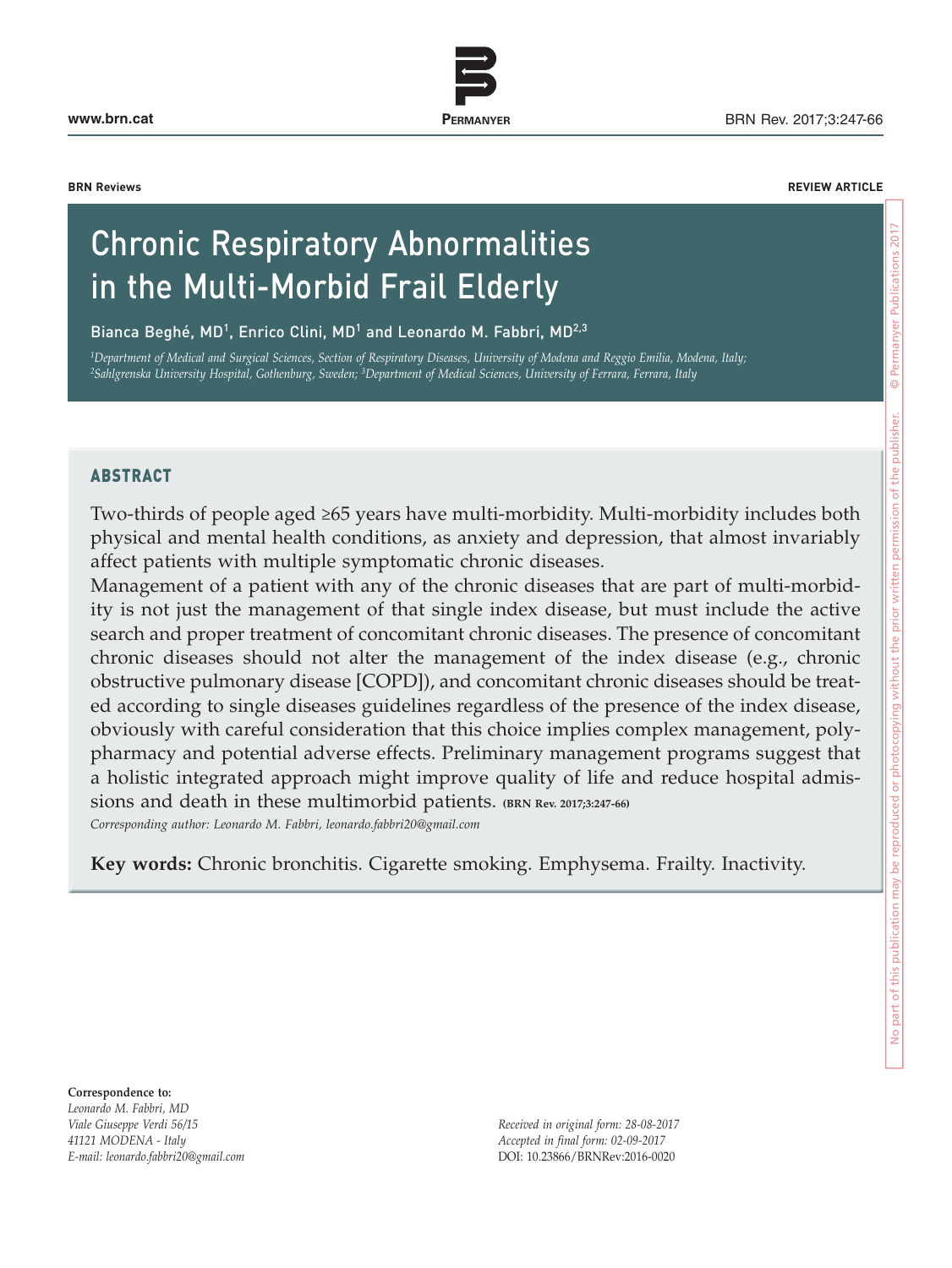## **INTRODUCTION**

The improvement in socio-sanitary conditions and of medicine and technology has increased dramatically the lifespan of the population, with a global median life expectancy at birth for both sexes of 71.4 years and a median healthy life expectancy (HALE) of 63.1 years<sup>1</sup>, suggesting that longer survival does not translate into longer healthy life but rather in several life years associated with frailty, disability, and multi-morbidity<sup>2-4</sup>.

The burden of noncommunicable diseases and issues in prevention, detection, and treatment have been recently reviewed in the most prestigious medical journals $2,3$  and also in a specific topic on the guideline from The National Institute for Health and Care Excellence (NICE) organization $5.6$ .

Multi-morbidity is related to frailty and disability and, in fact, these terms are often used interchangeably, whereas they represent three distinct clinical concepts, albeit not yet clearly defined $5-7$ .

# **FRAILTY**

Frailty is defined as a condition characterized by reduced biological reserves which puts an individual at risk when facing minor stressors. A minor stress puts a frail person at risk of falls and fluctuating disability which may increase care needs, hospital and care home admissions. Identifying someone as frail may be a useful way of identifying those people with multi-morbidity who would particularly benefit from optimizing medicines and treatments.

#### **DISABILITY**

Disability is defined as difficulty or dependency in the execution of daily activities that are essential for independent living. As disability is considered a dynamic process, older people can recover to a less disabled or nondisabled state8,9.

### Multi-morbidity

Multi-morbidity is defined by the presence of two or more long-term chronic diseases in the same individual<sup>5,6,10</sup>. However, this definition was considered by the NICE commission too broad to be useful, as a very large number of people would have multi-morbidity defined as two or more long term conditions (e.g., 16- 58% of adults in the United Kingdom [UK]), but for many such people their multi-morbidity will present them few problems in their life (e.g., someone with well-controlled asthma and modest hyperdislipidaemia) or in theirhealthcare (e.g., type 2 diabetes, hypertension and hay fever). Thus the NICE guidelines were targeted towards patients with multiple conditions that cause significant problems to everyday functioning or complex management of their care<sup>5,6</sup>. They preferred the term condition as it includes symptom complexes and/or management of major risk factors that are not necessarily classified as disease. In general, an approach to care that takes account of so defined multi-morbidity would better identify people for whom a multi-morbidity approach to care may be appropriate<sup>5</sup>. This would include patients with physical and mental health problems who express difficulties in managing their conditions and treatments, patients who already

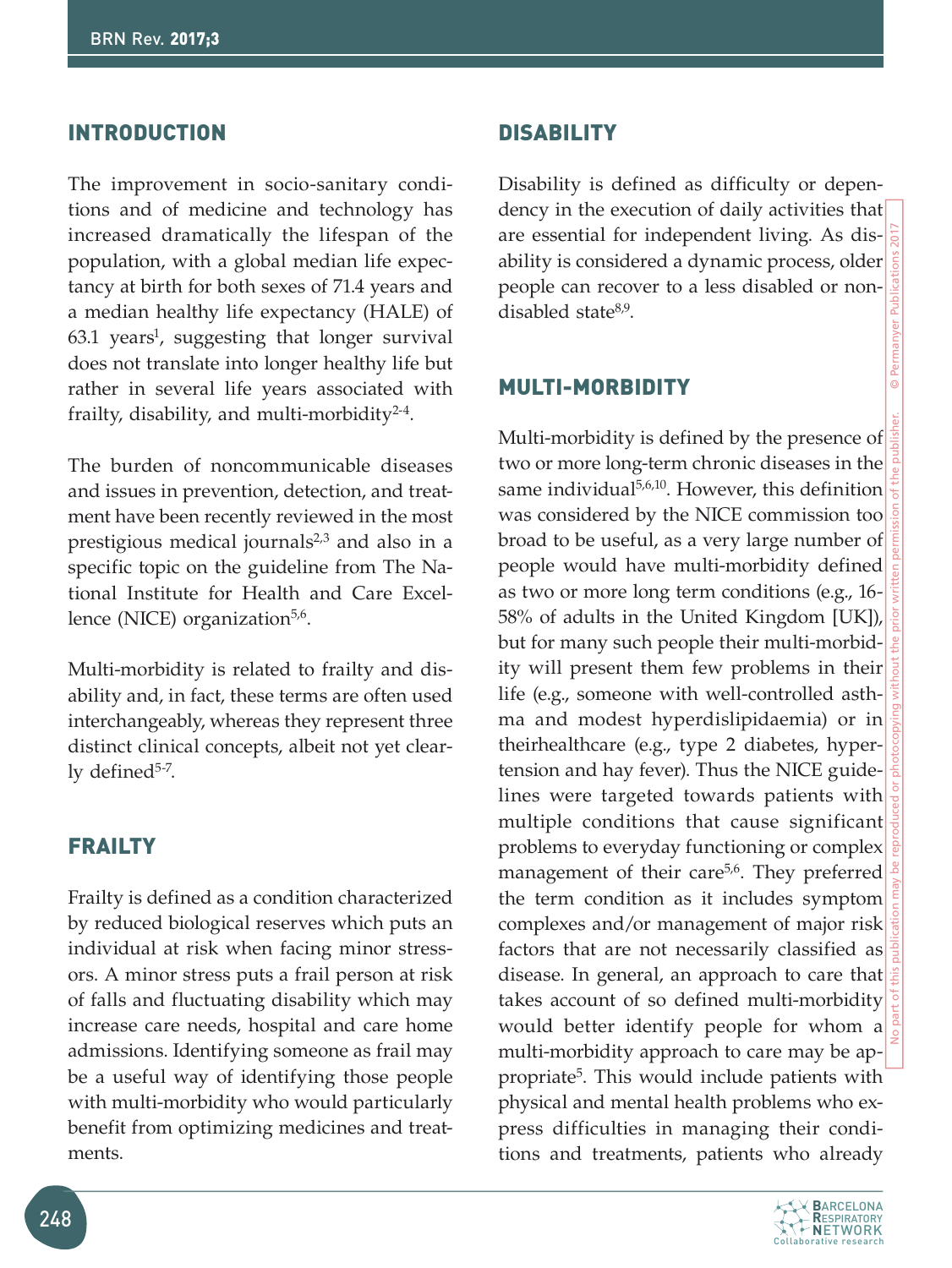

**Figure 1.** Flowchart of the system failure process. Circles represent inputs/outputs, rectangles represent clinical conditions, continuous lines represent direct effects, dotted lines represent indirect or secondary effects *(reproduced with permission from P. Villacampa-Fernandez et al.*<sup>4</sup> *)*

NCDs: non-communicable diseases.

require input from multiple services, particularly if the addition of further services is being considered. Other potential indicators of these patients suggesting an increased burden are prescription of multiple regular medicines, frequent use of health care resources, or frailty and disability as previously described.

According to one of the largest studies conducted in about one third of the Scotland population (1,751,841 medical records), 42% of the population had at least one of the 40 conditions counted, and 23% had multi-morbidity, i.e.,  $\geq 2$  conditions. Two-thirds of people aged  $\geq 65$  years had multi-morbidity, and  $47\%$  had  $\geq 3$  conditions. People living in the most deprived areas developed multimorbidity 10-15 years before their more affluent peers. In addition to a poorer quality

of life, multi-morbidity is associated with higher mortality, polypharmacy and high treatment burden, higher rates of adverse drug events, and much greater health services use including emergency hospital admissions. Multimorbidity includes both physical and mental health conditions, as anxiety and depression, that almost invariably affect patients with multiple symptomatic chronic diseases<sup>11</sup>.

The relationship between frailty, disability and multi-morbidity can be summarized as in the attached flow-chart adapted from Villacampa-Fernández et al.4 (Fig. 1).

The most important diseases that contribute to multi-morbidity are reported in table 1, whereas the number of concomitant chronic diseases and their relationship with age are reported in figures 2 A and B.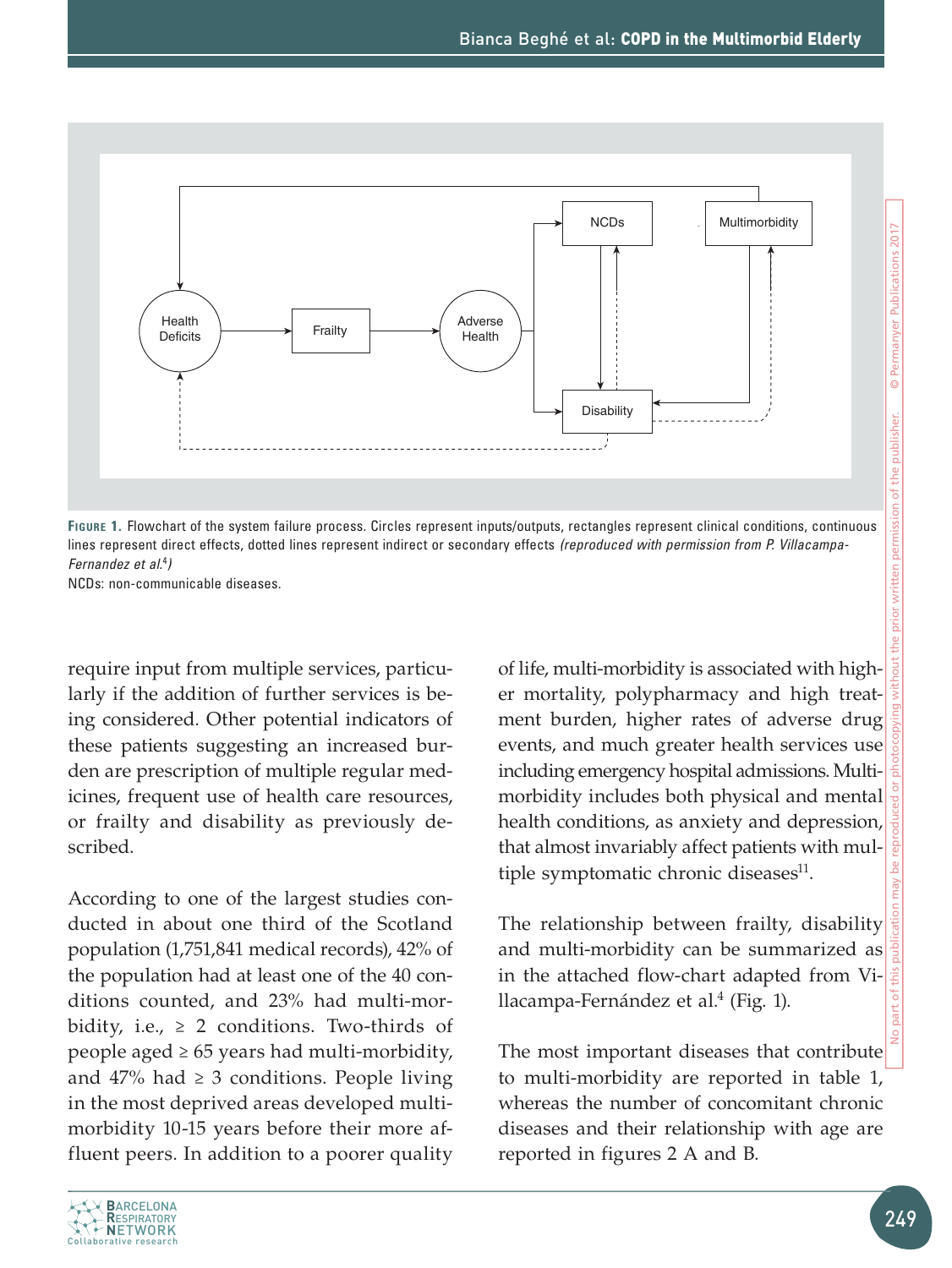The weight in term of prevalence and trend in mortality and disability adjusted life-year are reported in figures 2A and B (Table 1, Fig. 3A and B), from Barnett et al<sup>11</sup>.

NICE guidelines have been developed for the management of many individual diseases and conditions. The aim of this guideline is to inform patient and clinical decision-making and models of care for people with multi-morbidity who would benefit from an individual approach because of high impact on their quality of life or functioning due to their conditions or their treatments. Although this is a particular concern of generalists such as general practitioners or geriatricians, the guideline is also relevant to specialists since many of the patients they care for will have other significant conditions.

# Pulmonary abnormalities IN MULTIMORBID PATIENTS

While the field of multi-morbidity has exploded in the last 15 years in term of epidemiologic studies and number of papers, the number of original studies on diagnosis, assessment of severity and more importantly management of multimorbid patients is almost non-existing, almost all studies being related to comorbidities of single index disease.

Thus, in this narrative review, after a general introduction on dyspnoea and exacerbations, we will summarize the results of studies related to single index non-pulmonary disease, with focus on COPD as the most frequent concomitant chronic diseases that has been examined most extensively in other chronic  $diseases<sup>12</sup>$ .

# **DYSPNOEA**

Dyspnoea is not only the cardinal symptom of COPD<sup>13,14</sup> and of chronic heart failure<sup>15</sup>, but also a frequent symptom of several other chronic diseases that have been examined as part of multi-morbidity<sup>11</sup>, e.g., ischaemic heart diseases (IHC), atrial fibrillation, anaemia, chronic kidney diseases, chronic liver diseases, obesity, malnutrition and cachexia, hypothyroidism, asthma, interstitial lung diseases, depression just to mention some13,16. Also, some of the medications used to treat chronic diseases may cause or worsen dyspnoea, e.g., beta-blockers (BB), angiotensin-converting enzyme (ACE) inhibitors, antidepressants.

Thus, dyspnoea is a frequent symptom of frailty, disability and multi-morbidity, particularly in the elderly, but is of course a very nonspecific symptom as it may be caused by a variety of different chronic diseases<sup>13,16</sup>.

The main cardiorespiratory and non-cardiorespiratory conditions associated with dyspnoea in the elderly have been recently reviewed and are summarized below<sup>17</sup>. They include:

- Respiratory Diseases
- Cardiovascular Diseases
- Musculoskeletal abnormalities
- Neuropsychological abnormalities
- Anaemia
- Reduced renal function
- Obesity or cachexia
- Medications

In respiratory diseases, respiratory impairments decrease ventilatory capacity and may lead to dyspnoea at low exertional workloads.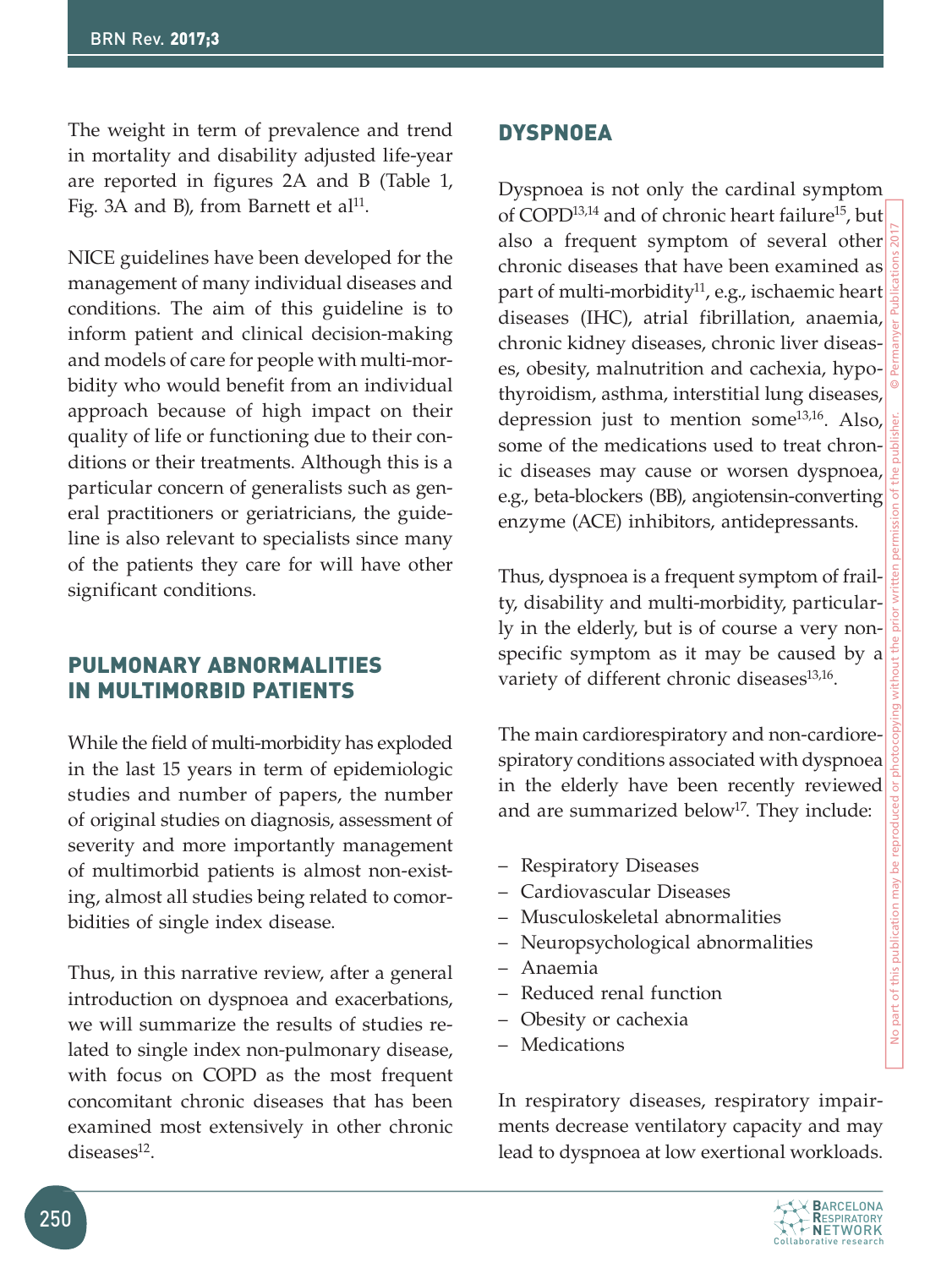| <b>Condition</b>                                                                                          | <b>Variable definition</b>                                                                                                                                                                  | <b>Mental/physical</b><br>health condition | <b>Prevalence</b><br>(%) |
|-----------------------------------------------------------------------------------------------------------|---------------------------------------------------------------------------------------------------------------------------------------------------------------------------------------------|--------------------------------------------|--------------------------|
| Hypertension                                                                                              | Read code ever recorded                                                                                                                                                                     | Physical                                   | 13.4                     |
| Depression                                                                                                | Read code recorded in last 12 months $OR \geq 4$ anti-depressant<br>prescriptions (excluding low dose tricyclics) in last 12 months                                                         | <b>Mental</b>                              | 8.2                      |
| <b>Painful condition</b>                                                                                  | $\geq$ 4 prescription only medicine analgesic prescriptions in last 12 months<br>$OR \geq 4$ specified anti-epileptics in the absence of an epilepsy Read<br>code in last 12 months         | Physical                                   | 7.2                      |
| Asthma (currently treated)                                                                                | Read code ever recorded AND any prescription in last 12 months                                                                                                                              | Physical                                   | 6.0                      |
| Coronary heart disease                                                                                    | Read code ever recorded                                                                                                                                                                     | Physical                                   | 4.7                      |
| Treated dyspepsia                                                                                         | $\geq$ 4 prescriptions in last 12 months BNF 0103% excluding antacids<br>AND NOT ( $\geq 4$ NSAIDS OR $\geq 4$ aspirin/clopidogrel)                                                         | Physical                                   | 4.5                      |
| <b>Diabetes</b>                                                                                           | Read code ever recorded                                                                                                                                                                     | Physical                                   | 4.3                      |
| <b>Thyroid disorders</b>                                                                                  | Read code ever recorded                                                                                                                                                                     | Physical                                   | 4.1                      |
| Rheumatoid arthritis, other inflammatory<br>polyarthropathies & systematic<br>connective tissue disorders | Read code ever recorded                                                                                                                                                                     | Physical                                   | 3.4                      |
| <b>Hearing loss</b>                                                                                       | Read code ever recorded                                                                                                                                                                     | Physical                                   | 3.4                      |
| Chronic obstructive pulmonary disease                                                                     | Read code ever recorded                                                                                                                                                                     | Physical                                   | 3.2                      |
| Anxiety & other neurotic, stress<br>related & somatoform disorders                                        | Read code in last 12 months $OR \geq 4$ anxiolytic/hypnotic prescriptions<br>in last 12 months $OR \ge 4$ 10/25 mg amitriptyline in last 12 months & do not<br>meet the criteria for "Pain" | <b>Mental</b>                              | 3.2                      |
| Irritable bowel syndrome                                                                                  | Read code ever recorded $OR \geq 4$ prescription only medicine<br>antispasmodic prescription in last 12 months                                                                              | Physical                                   | 3.0                      |
| New diagnosis of cancer in last five years                                                                | Read code first recorded in last 5 years                                                                                                                                                    | Physical                                   | 2.5                      |
| Alcohol problems                                                                                          | Read code ever recorded                                                                                                                                                                     | <b>Mental</b>                              | 2.4                      |
| Other psychoactive substance misuse                                                                       | Read code ever recorded                                                                                                                                                                     | <b>Mental</b>                              | 2.4                      |
| <b>Treated constipation</b>                                                                               | $\geq$ 4 laxative prescriptions in last year                                                                                                                                                | Physical                                   | 2.2                      |
| Stroke & transient ischaemic attack                                                                       | Read code ever recorded                                                                                                                                                                     | Physical                                   | 2.1                      |
| Chronic kidney disease                                                                                    | Read code ever recorded                                                                                                                                                                     | Physical                                   | 1.9                      |
| Diverticular disease of intestine                                                                         | Read code ever recorded                                                                                                                                                                     | Physical                                   | 1.9                      |
| Atrial fibrillation                                                                                       | Read code ever recorded                                                                                                                                                                     | Physical                                   | 1.4                      |
| Peripheral vascular disease                                                                               | Read code ever recorded                                                                                                                                                                     | Physical                                   | 1.3                      |
| <b>Heart failure</b>                                                                                      | Read code ever recorded                                                                                                                                                                     | Physical                                   | 1.1                      |
| Prostate disorders                                                                                        | Read code ever recorded                                                                                                                                                                     | Physical                                   | 0.9                      |
| Glaucoma                                                                                                  | Read code ever recorded                                                                                                                                                                     | Physical                                   | 0.9                      |
| Epilepsy (currently treated)                                                                              | Read code ever recorded AND antiepileptic prescription in last 12 months                                                                                                                    | Physical                                   | 0.8                      |
| Dementia                                                                                                  | Read code ever recorded                                                                                                                                                                     | <b>Mental</b>                              | 0.7                      |
| Schizophrenia (and related non-organic<br>psychosis) or bipolar disorder                                  | Read code ever recorded/recorded in last 12 months (code dependent)<br>OR Lithium prescribed in last 168 days                                                                               | <b>Mental</b>                              | 0.7                      |
| Psoriasis or eczema                                                                                       | Read code ever recorded AND ≥4 related prescriptions in last 12 months<br>(excluding simple emollients)                                                                                     | Physical                                   | 0.7                      |
| Inflammatory bowel disease                                                                                | Read code ever recorded                                                                                                                                                                     | Physical                                   | 0.6                      |
| <b>Migraine</b>                                                                                           | $\geq$ 4 prescription only medicine anti-migraine prescriptions in last year                                                                                                                | Physical                                   | 0.6                      |

**Table 1.** List of the 40 disease conditions included in multi-morbidity count *(reproduced with permission from Barnett K11)*

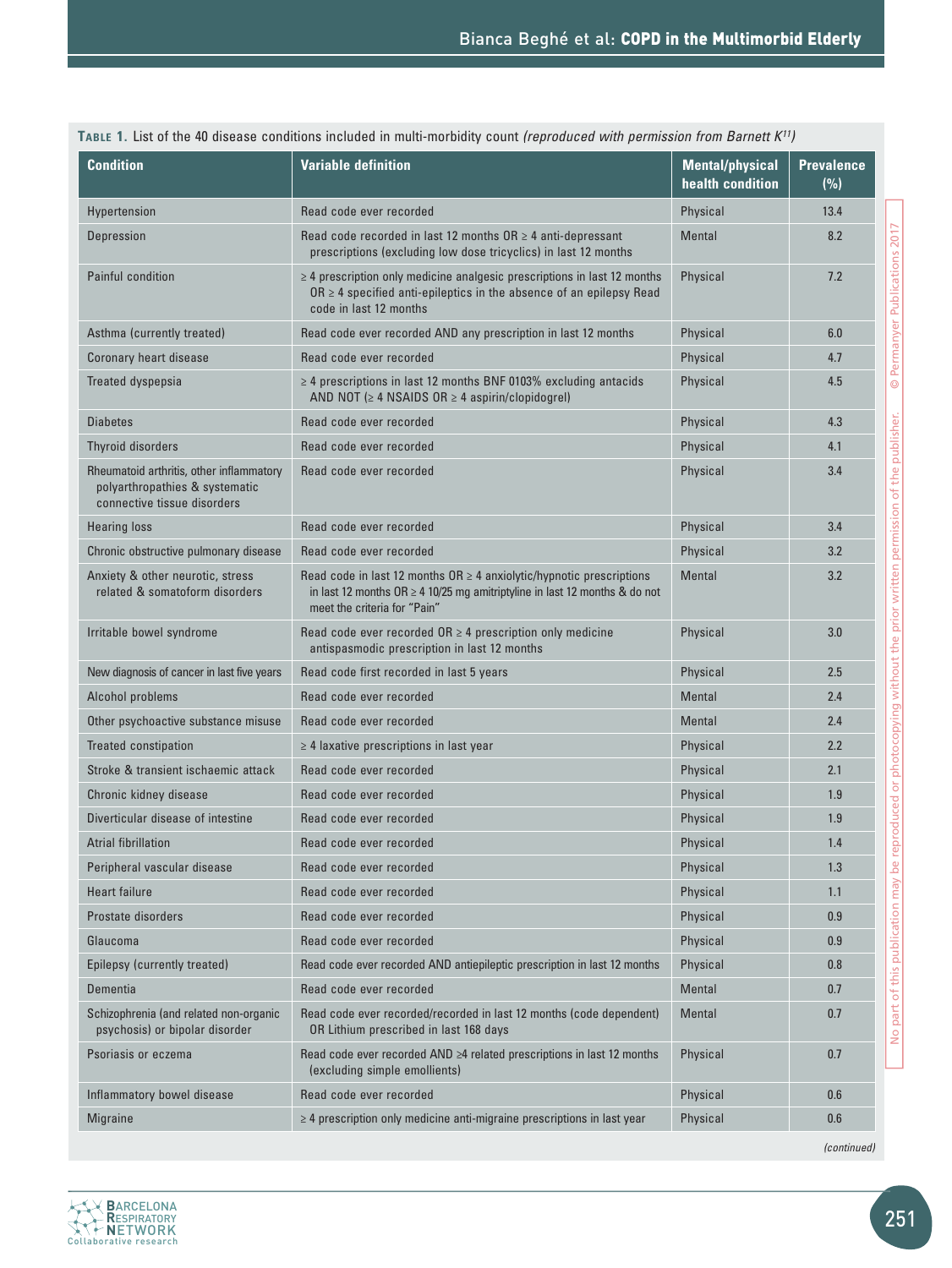| <b>Condition</b>       | <b>Variable definition</b> | <b>Mental/physical</b><br>health condition | <b>Prevalence</b><br>(%) |
|------------------------|----------------------------|--------------------------------------------|--------------------------|
| Blindness & low vision | Read code ever recorded    | Physical                                   | 0.5                      |
| Chronic sinusitis      | Read code ever recorded    | Physical                                   | 0.5                      |
| Learning disability    | Read code ever recorded    | Mental                                     | 0.3                      |
| Anorexia or bulimia    | Read code ever recorded    | Mental                                     | 0.3                      |
| <b>Bronchiectasis</b>  | Read code ever recorded    | Physical                                   | 0.2                      |
| Parkinson's disease    | Read code ever recorded    | Physical                                   | 0.2                      |
| Multiple sclerosis     | Read code ever recorded    | Physical                                   | 0.2                      |
| Viral hepatitis        | Read code ever recorded    | Physical                                   | 0.1                      |
| Chronic liver disease  | Read code ever recorded    | Physical                                   | 0.1                      |

**Table 1.** List of the 40 disease conditions included in multi-morbidity count *(reproduced with permission from Barnett K11)* (continuation)

In addition, dead space ventilation may be greater in individuals with respiratory conditions (e.g., COPD), further exacerbating dyspnoea through greater ventilatory demand.

Cardiovascular impairments decrease the delivery and distribution of oxygen to the exercising muscle, which reduces its aerobic capacity, leading to exercise-induced lactic acidosis at low exertional workloads. The subsequent buffering of lactate by bicarbonate increases carbon dioxide flux to the lungs, increasing ventilatory demand and leading to dyspnoea.

Musculoskeletal impairments decrease oxygen use at the level of the exercising muscle, reducing its aerobic capacity and leading to exercise-induced lactic acidosis at low exertional workloads. As discussed earlier, exercise-induced lactic acidosis can lead to dyspnoea through an increase in ventilatory demand.

Neuropsychological impairments may affect the experience of dyspnoea by altering the perception of breathing discomfort or by leading to a sedentary state that adversely

affects the aerobic capacity of the exercising muscle.

Anaemia decreases arterial oxygen content and can thus lead to exertional dyspnoea as a consequence of a reduction in the delivery of oxygen to the exercising muscle. Anaemia may also exacerbate coexisting cardiorespiratory impairments.

Impaired renal function may lead to dyspnoea as a result of high ventilatory demand from the bicarbonate buffering of an underlying metabolic acidosis. Chronic kidney disease may also exacerbate respiratory, cardiovascular, and musculoskeletal impairments.

Obesity and weight loss may lead to sarcopaenia and, in turn, to dyspnoea take out including as a result of impairments of the muscles of ambulation and breathing.

Finally, use of medications may also affect the experience of dyspnoea by altering the perception of breathing discomfort or through adverse effects on respiratory, cardiovascular, and musculoskeletal function.

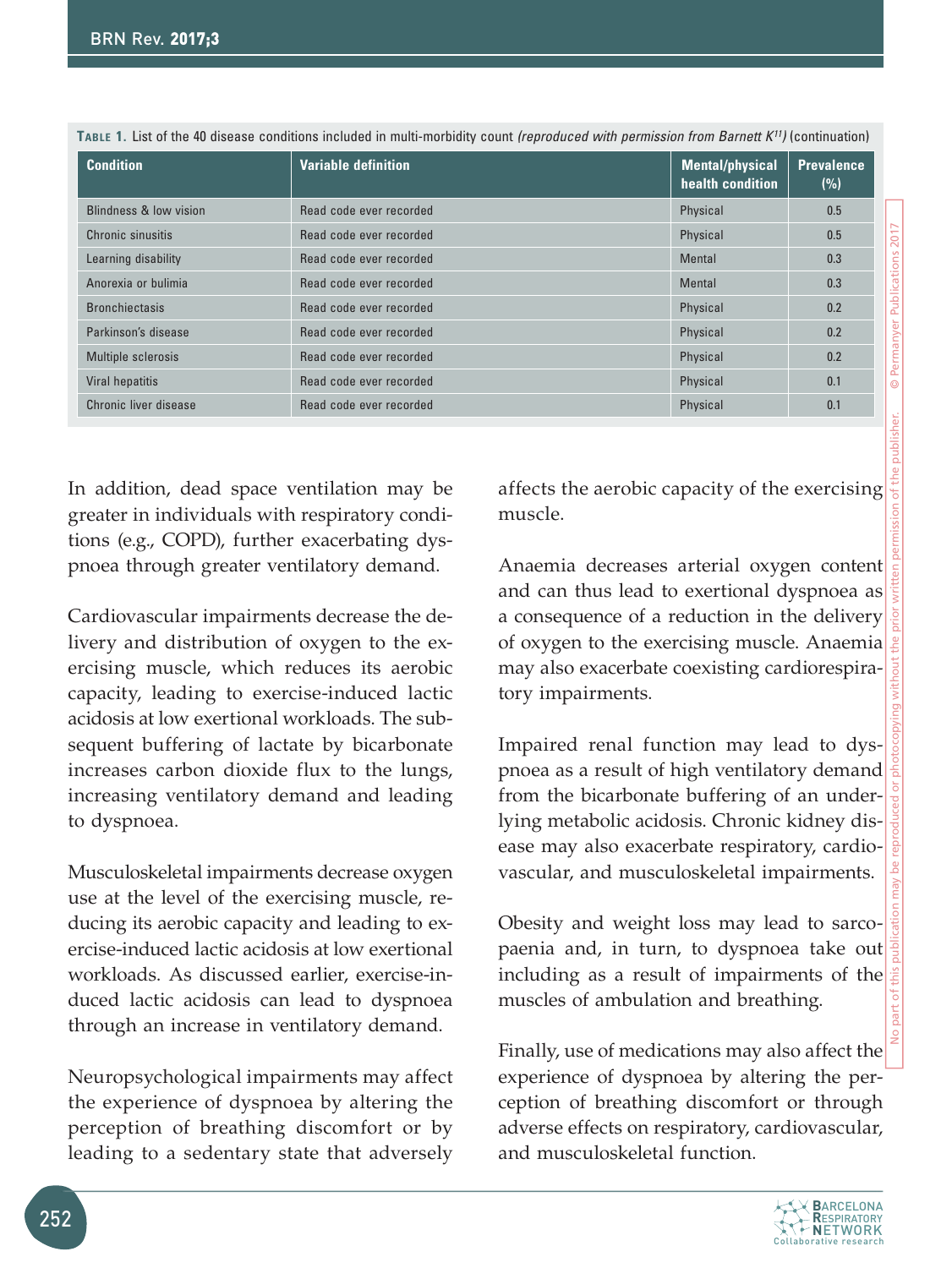

**Figure 2A.** Number of conditions experienced by patients with common, important diseases *(reproduced with permission from Barnett K*<sup>11</sup>*).* COPD: chronic obstructive pulmonary disease; TIA: transient ischaemic attack.



**Figure 2B.** Number of chronic disorders by age-group *(reproduced with permission from Barnett K*<sup>11</sup>*).*

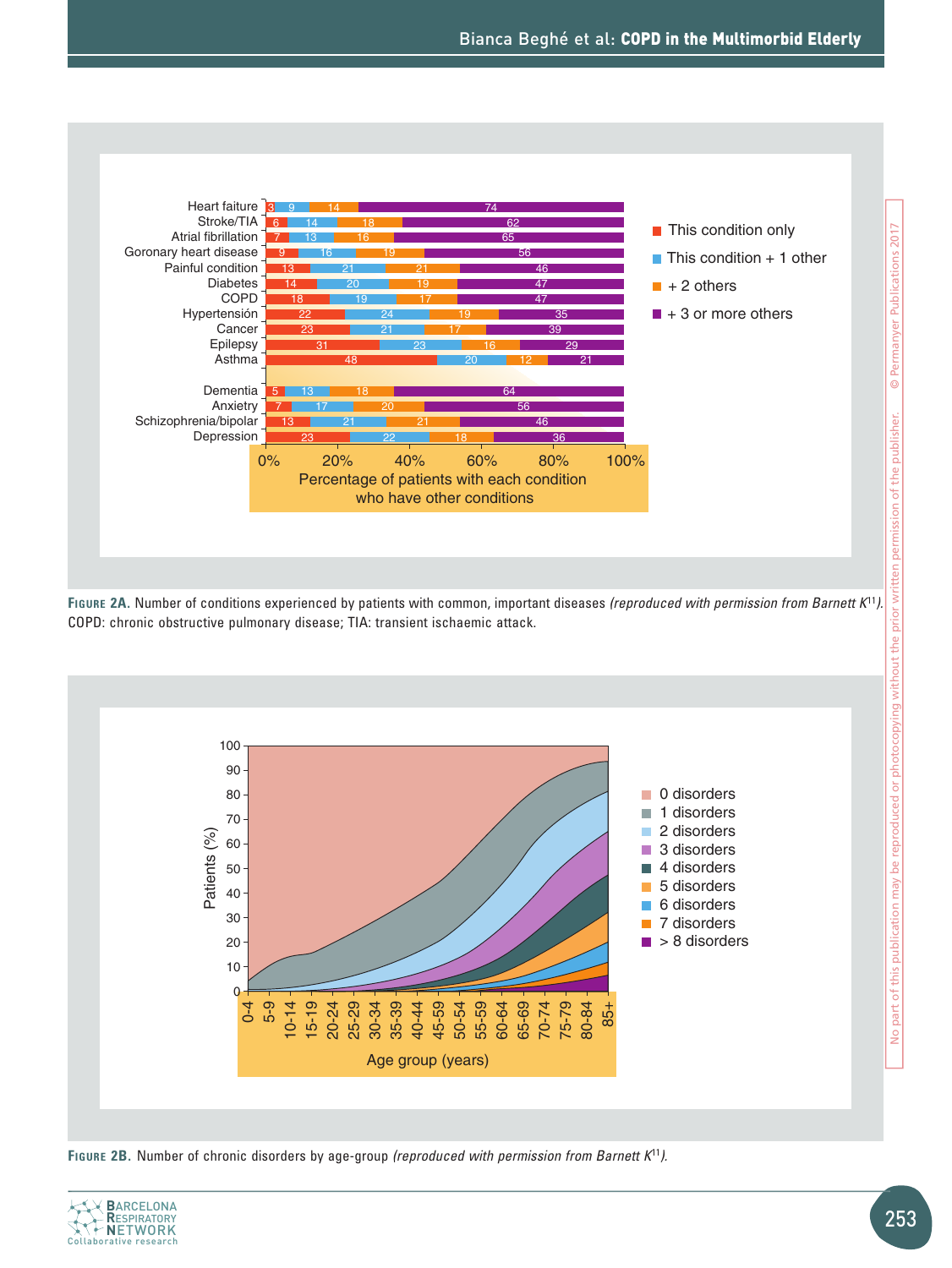

**Figure 3A.** Global deaths and global disability-adjusted life years (DALYs) due to noncommunicable diseases in 1990 and 2010. DALYs are the sum of years of life lost from premature death and years lived with disability *(reproduced with permission from Hunter DJ* <sup>2</sup>).



**Figure 3B.** Declines in rates of death from major noncommunicable diseases in the United States, 1950 to 2010 *(reproduced with permission from Hunter DJ*<sup>2</sup> *)*.

COPD: chronic obstructive pulmonary disease.

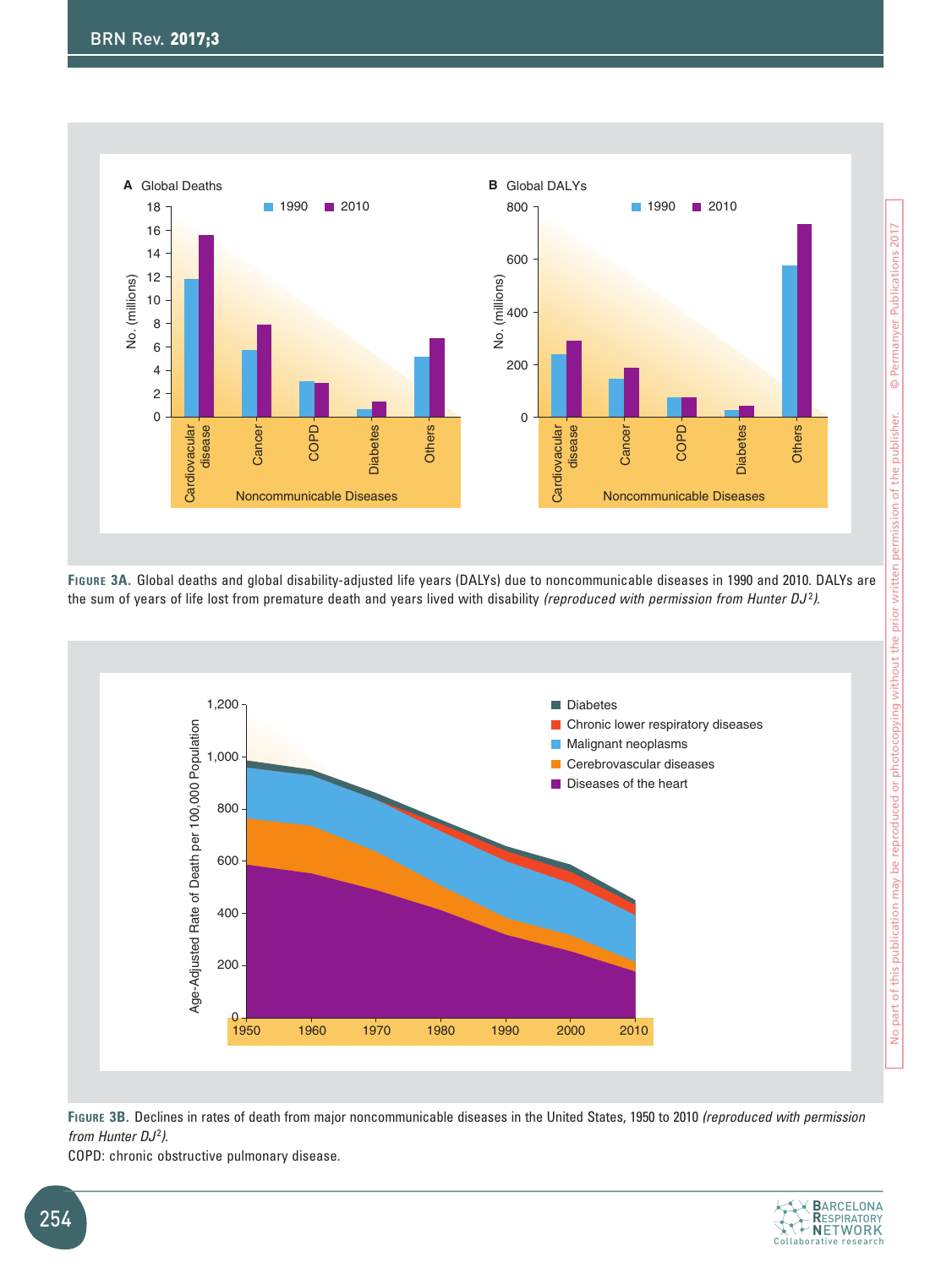In a multivariable logistic regression model, a strong association with moderate to severe dyspnoea was found to be, in rank order, lung function, left ventricular ejection fraction, depressive symptoms and obesity, whereas respiratory muscle weakness, diastolic cardiac dysfunction, grip weakness, anxiety symptoms, and use of cardiovascular and psychoactive medications had a minor effect $17$ .

#### Exacerbations of dyspnoea

Exacerbations of COPD are still defined as acute events characterized by a worsening of the patient's respiratory symptoms, particularly dyspnoea, beyond day-to-day variation, leading to a change in medical treatment and/or hospitalization<sup>14</sup>. Patients with COPD frequently have almost invariably chronic comorbidities, and several of these comorbidities may also exacerbate (e.g., acute heart failure, myocardial infarction, atrial fibrillation, stroke, acute kidney failure), each of them contributing to the increased morbidity and mortality not only in patients with COPD but also in patients with any of the concomitant chronic diseases. Thus, even if by definition, acute exacerbations of COPD are considered a respiratory condition, with specific reference to dyspnoea and to the organs involved (airways and lung); in fact, the exacerbations of dyspnoea may also be caused by exacerbation of concomitant chronic diseases (e.g., decompensated heart failure, arrhythmias and thromboembolisms), without even involving the airways and lung. The clinical manifestations of decompensated heart failure, arrhythmias, ischaemic heart disease (IHD), kidney failure, thromboembolism, anaemia, and even stroke and depression. Interestingly,

depression is a very frequent component of multi-morbidity, creating a vicious circle with dyspnoea, so that the presence of anxiety and depression is associated with early admission to hospital in the course of a dyspnoea exacerbation because of a more intense perception of respiratory symptoms. The bottom line is that exacerbations of respiratory symptoms, and particularly dyspnoea, represent the complex pathogenic interactions between COPD and exacerbation of various concomitant chronic diseases forming the multi-morbidity, and this results in degrees of summing, overlapping or mimicking of respiratory symptoms often diagnosed as COPD exacerbation only because the presenting patients are elderly and smokers or ex-smokers (Fig. 4)18.

The first Global Initiative for Chronic Obstructive Lung Disease (GOLD) document that specifically introduced the important concept of COPD as pulmonary component of a systemic disease and concomitant chronic diseases due to smoking and ageing is the 2007 GOLD report<sup>19</sup>, that stated "Because COPD *often develops in long-time smokers in middle age, patients often have a variety of other diseases related to either smoking or aging. COPD itself also has significant extrapulmonary (systemic) effects that lead to comorbid conditions. Thus, COPD should be managed with careful attention also paid to comorbidities and their effect on the patient's quality of life. A careful differential diagnosis and comprehensive assessment of severity of comorbid conditions should be performed in every patient with chronic airflow limitation*" and devotes a specific paragraph to search and management of "comorbidities"19.

The concepts of systemic effect of inflammation in COPD20,21 and of COPD pulmonary

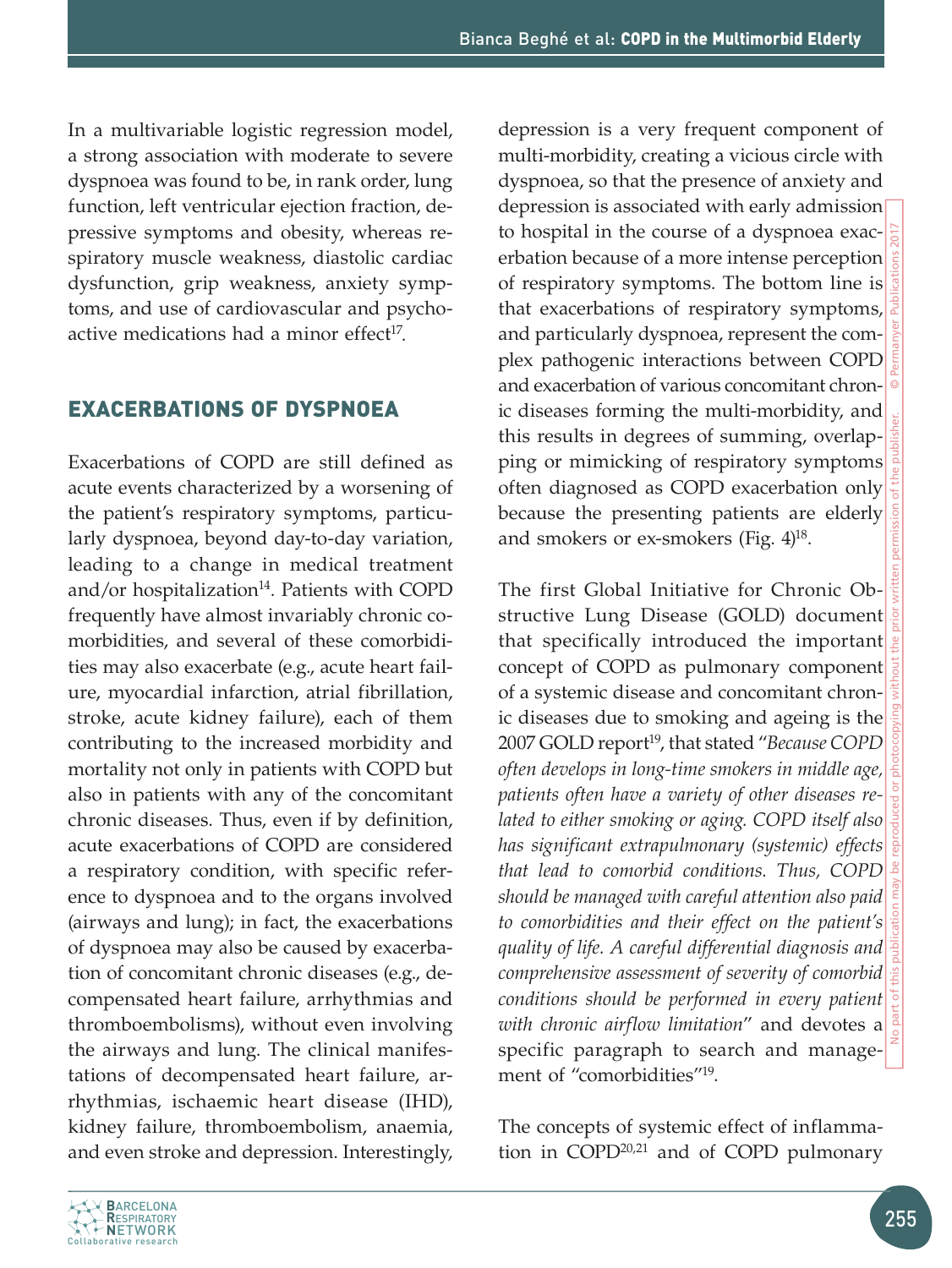

**Figure 4.** Exacerbation of respiratory symptoms in patients with chronic obstructive pulmonary disease (COPD) may be caused by respiratory infections and/or pollutants that cause acute inflammation of the airways and lung. These acute events may be correctly defined as exacerbations of COPD, but only after excluding other contributing mechanisms. Exacerbation of respiratory symptoms in patients with COPD and no comorbidities may be caused by acute independent events (e.g., pneumonia, pneumothorax, acute ischaemic heart disease and arrhythmias). These acute events should not be defined as exacerbations of COPD, but rather exacerbations of respiratory symptoms in patients with COPD, followed by a description of the cause(s) (*reproduced with permission of the ERS ©: European Respiratory Journal Apr 2013, 41 (4) 993-995; DOI: 10.1183/09031936.00180812*18).

component of a multimorbid inflammatory disease<sup>22,23</sup> summarized the evidence collected in several clinical and epidemiologic studies that have been increasingly published starting in 2000 and that culminated in pivotal articles in major medical jour $nals<sup>2,24</sup>$ .

Although the lung is usually identified as the primary target organ, smoking greatly affects other organs as cigarette smoking exposure leads to generalized endothelial injury affecting both the lungs and many other organs as the vessels, the heart and the kidney<sup>25,27</sup>, thus leading to coincident chronic injury to different organs. It is possible that in patients with COPD, changes caused by or linked to COPD *per se* (such as hypoxaemia, chronic systemic inflammation, and increased oxidative stress levels) contribute to the progression of different organ injury by increasing the severity of endothelial injury $20,21$ .

The evolution of the main concepts of GOLD documents has been nicely reviewed recently in conjunction with the 20<sup>th</sup> anniversary of GOLD28. Regarding comorbidities, the main message of the most recent GOLD document $14$ is that COPD often coexists with other chronic diseases that may have a significant impact on prognosis. Some of these diseases arise independently of COPD, whereas others may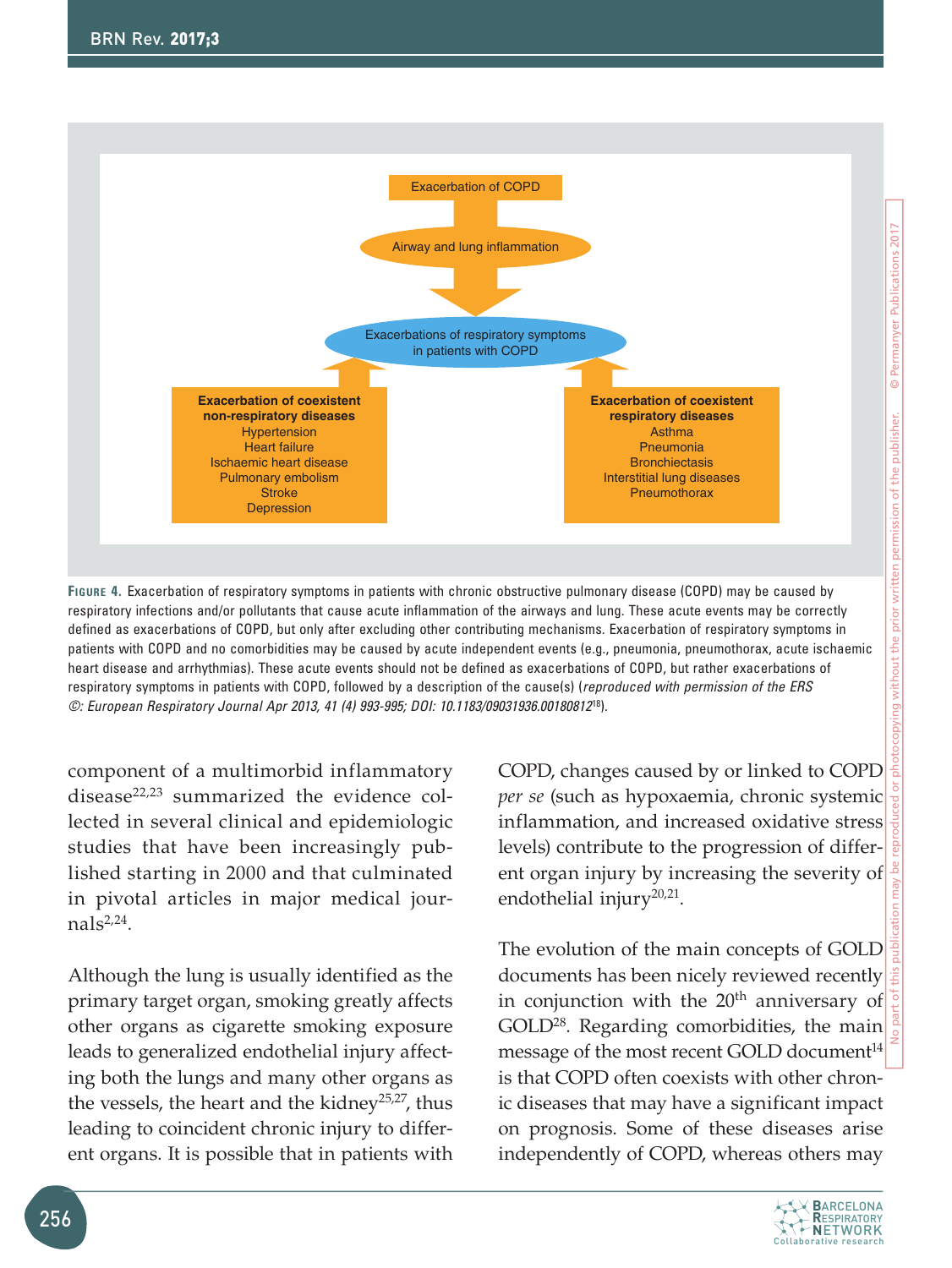be causally related, either with shared risk factors (e.g., ageing, smoking, inactivity, prematurity at birth, early respiratory infections), or by the simple concept that the presence of one chronic disease component of the multimorbidity may increase the risk or the severity of the other. The important message is that the management of the patient with COPD is not just the management of COPD, but must include identification and treatment of other concomitant chronic diseases. In particular, the recommendation is that the presence of comorbidities should not alter COPD treatment, and that these other concomitant chronic diseases should be treated according to single diseases guidelines regardless of the presence of COPD, but considering that the treatment of a patient with COPD is part of a multi-morbidity care plan, and thus that attention should be directed to ensure simplicity of treatment and minimize polypharmacy.

The most frequent chronic diseases that are increased and have an impact on severity and prognosis in patients with COPD are listed in table 2.

The prevalence and impact of these chronic conditions have been recently reviewed both in the GOLD document<sup>14</sup>, and in several review articles<sup>27,29-34</sup> to which we refer.

All documents underline the concept that concomitant chronic diseases are largely misdiagnosed or undiagnosed and thus untreated in COPD patients. A concept that was firstly reported for congestive heart failure (CHF) (80% undiagnosed CHF in COPD) by Rutten et al $^{35}$  more than 10 years ago, and recently re-addressed in review articles<sup>36,37</sup>.

**Table 2.** Most frequent chronic diseases that are increased in chronic obstructive pulmonary disease (COPD) and have an impact on severity and prognosis in patients with COPD.

| <b>Cardiovascular</b><br><b>Diseases</b>   | Chronic heart failure<br>Ischaemic heart diseases<br>Arrhythmias<br>Peripheral artery disease<br>Stroke and transient cerebrovascular<br>ischemia<br>Thromboembolism                                      |
|--------------------------------------------|-----------------------------------------------------------------------------------------------------------------------------------------------------------------------------------------------------------|
| <b>Chronic respiratory</b><br>diseases     | Asthma<br><b>Bronchiectasis</b><br>Obstructive sleep disorders<br>Lung cancer<br>Interstitial lung diseases<br><b>Pulmonary hypertension</b><br><b>Tuberculosis</b><br>Human immunodeficiency virus (HIV) |
| <b>Metabolic diseases</b>                  | Metabolic syndrome<br><b>Obesity</b><br>Nutritional disorders                                                                                                                                             |
| <b>Central Nervous</b><br>system           | Anxiety and depression<br>Psychiatric diseases<br>Cognitive impairment.<br>Degenerative disorders                                                                                                         |
| <b>Endocrine diseases</b>                  | <b>Diabetes</b><br>Osteoporosis<br>Hypothyroidism                                                                                                                                                         |
| <b>Gastrointestinal</b><br><b>Diseases</b> | Gastroesophageal reflux<br>Inflammatory bowel diseases<br>Chronic liver diseases                                                                                                                          |
| <b>Miscellaneous</b>                       | Chronic kidney diseases<br>Anaemia<br>Psoriasis                                                                                                                                                           |

The prevalence of the most representative chronic diseases found in patients with COPD when properly and actively searched is reported in figure 538.

# **COPD IN PATIENTS WITH OTHER** chronic diseases

While the prevalence and impact of concomitant chronic diseases in COPD have been extensively examined and described, the prevalence and impact of COPD in other chronic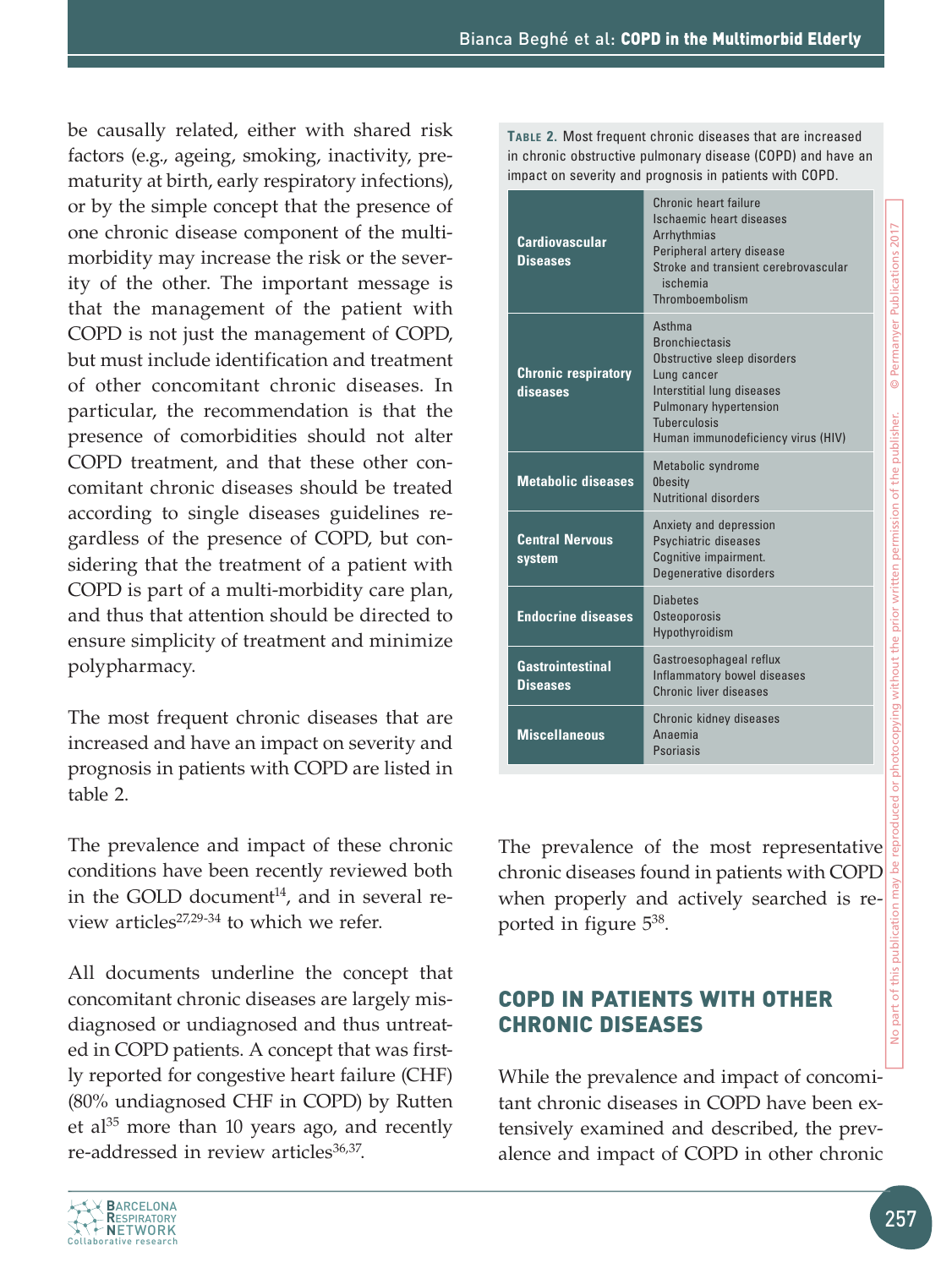

**Figure 5.** Prevalence of actively searched concomitant chronic diseases in patients with chronic obstructive pulmonary disease (COPD) referred to a rehabilitation centre (*reprinted with permission of the American Thoracic Society. Copyright © 2017 American Thoracic Societyfrom Vanfleteren LE*38).

conditions that are part of multi-morbidity have been less investigated. Unfortunately, no randomized clinical study has been conducted in patients with any of the following concomitant chronic diseases comparing patients with or without COPD or the concomitant chronic disease.

# Cardiovascular diseases

Because of the potential adverse effect of cardiovascular drugs, and particularly the BB, the prevalence and impact of COPD has been more frequently investigated in cardiovascular diseases $33,39$ .

### **HEART FAILURE**

COPD and CHF commonly coexist in clinical practice, the prevalence of COPD among HF ranging from 12 to 40%33. Apart from the challenging questions related to diagnosis and assessment of severity linked to overlap of common risk factors, symptoms and clinical manifestations $14,15,33$ .

The presence of COPD in HF with both reduced and preserved ejection fraction increases burden of comorbidities, longer hospitalizations, underutilization of evidence-based medicine, and increased mortality $40$ .

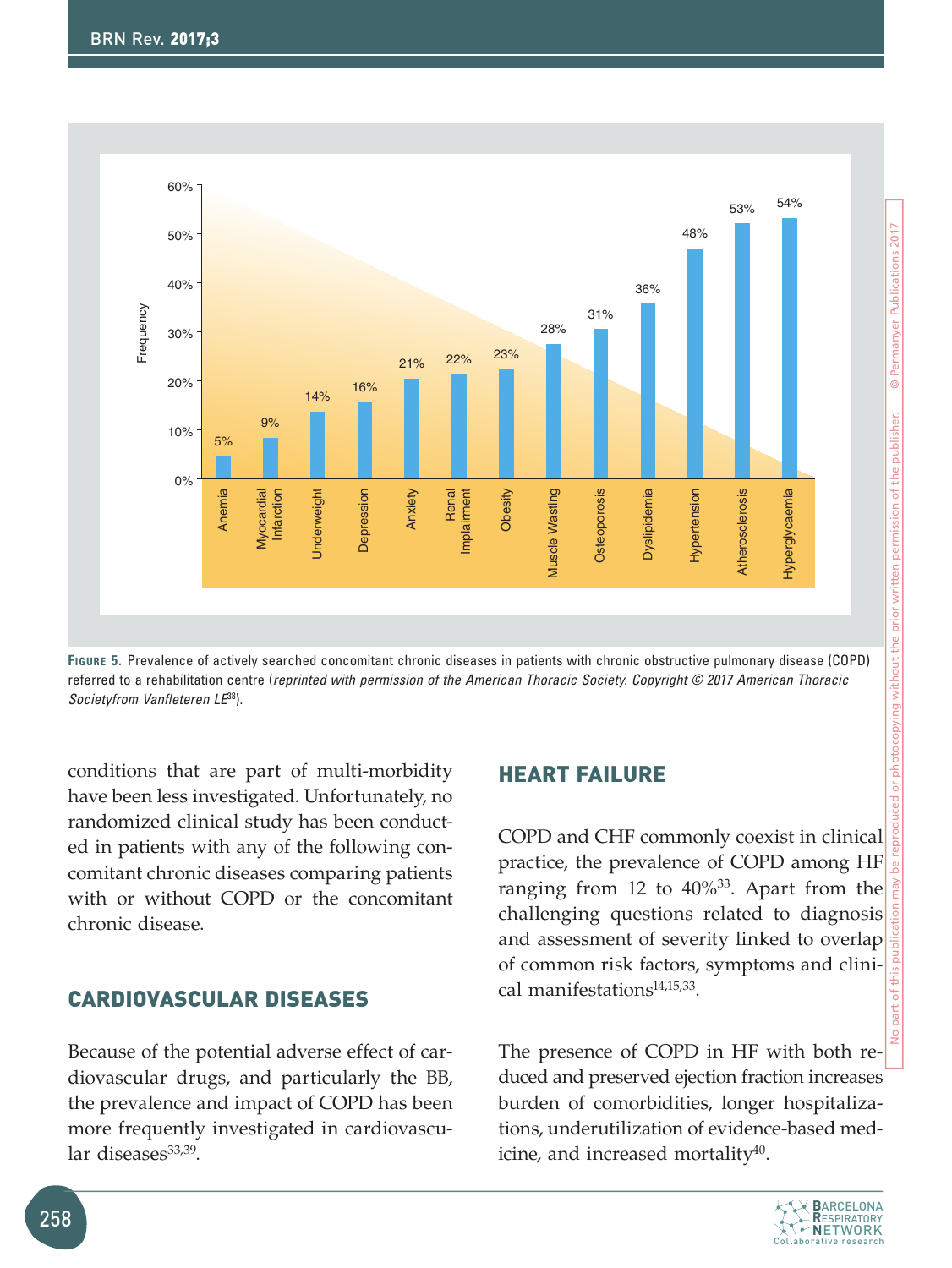A major focus of interest has been that key drugs for the management of HF, that the key drugs used to treat HF, while reduce hospitalizations, morbidity and mortaslity, might have piotential side-effects in patients with HF and COPD. Most studies have focused not only on BB, but also on ACE inhibitors, and aldosterone antagonists. The bottom line of all these studies, summarized in the most recent HF guidelines, are that all drugs required for the treatment of HF are safe and effective in patients with HF and COPD, the only exception being BB in patients with concomitant COPD and asthma<sup>15</sup>. This is particularly true for patients with HF with reduced ejection fraction<sup>39</sup>, whereas it remains to be properly investigated for the 50% of patients with HF and preserved ejections fraction who are treated like the former but without any evidence of efficacy and safety15.

Regarding efficacy, there are fundamental differences between the aims and efficacy of pharmacologic treatments of HF and COPD, for HF being mainly improvement of survival and quality of life, and reduction of hospitalizations<sup>15</sup>, for COPD mainly improvement of symptoms and quality of life, and reduction of exacerbations, without any effect (apart from oxygen and lung surgery in selected patients) on mortality and progression of disease $14$ .

# ISCHAEMIC heart disease

Multi-morbidity is increasingly prevalent among older adults presenting with acute myocardial infarction, and includes both cardiovascular (CV) (HF, hypertension, and arrhythmias) and non-CV (anaemia, chronic kidney disease, and depression) conditions. Hospital



The prevalence of COPD in patients with established chronic IHD ranges from 8 to  $30\%^{33}$ , and once again it is largely  $(> 80\%)$  undiag $n$ osed $42$ .

Patients with IHD and COPD (up to 30%) undergoing percutaneous coronary interventions or bypass, have at 5 years follow-up a 10-fold increased mortality (31% versus 3.1%), a 2-fold increased risk of revascularization (40% versus 20%), and  $> 6$ -fold increased risk of re-hospitalization due to HF (25% versus  $4\%/^{43}$ .

# Atrial fibrillation

Atrial fibrillation (AF) is the most common supraventricular arrhythmia in the general population and in patients with COPD as well. The prevalence of COPD in patients with AF ranges around 10 to 15%, reaching 23.2% in patients older than 65 years and depending on the population examined (Table E3 in Roversi et al. $33$ ).

Evidence on patients with both diseases is limited and focuses mainly on the prognostic impact of coexisting COPD in patients with AF, revealing a significant association with hospital admissions and all-cause mortality44. Concurrent COPD is a negative prognostic factor for AF progression from paroxysmal AF to persistent AF, immediate and long-term success of cardioversion, and recurrence of atrial tachyarrhythmia after catheter ablation.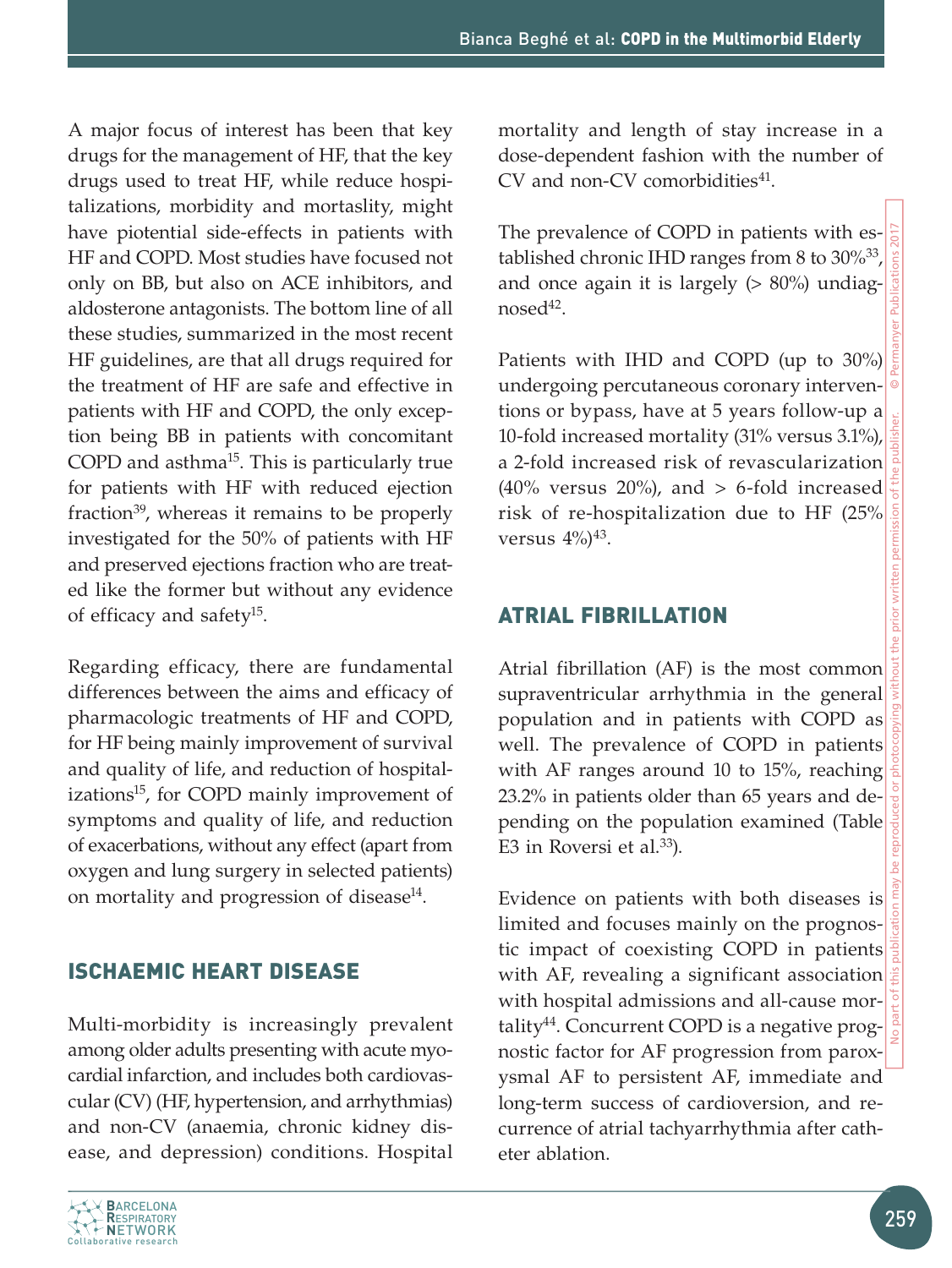# COPD in complex **CARDIOVASCULAR PATIENTS**

In clinical practice, complex CV patients (e.g., HF, IHD, and AF in the same patients) are common. However, when HF, IHD, or AF are considered in the medical literature, each disease is usually analyzed separately or as a global entity under the rubric of "cardiovascular comorbidities". Therefore, data on the relationship between the "complex cardiac patient" and COPD is scarce. Given the clinical relevance of the topic, there is a pressing need for high-quality data on how best to diagnose, manage, and educate these patients.

# Stroke and transient ISCHAEMIC attacks

Cerebral small vessel disease and accumulation of brain pathology associate with cognitive decline and can lead to clinical outcomes, such as stroke, transient ischaemic attacks (TIA) and dementia. COPD is a common respiratory disease among elderly. While there is clinical and epidemiologic evidence of cerebral small vessel disease, stroke, TIAs, and (vascular) cognitive impairment in patients with COPD<sup>45,46</sup>, literature is very scarce on the presence of lung function abnormalities and/or COPD in patients with stroke or TIA, and/or dementia. Patients with stroke have several concomitant chronic diseases, and  $> 20\%$  have COPD<sup>47</sup>. One interesting study hypothesized that lower respiratory function may increase the risk for small-vessel disease by lowering oxygen supply to the brain, and that lower respiratory function increases inflammatory responses in blood vessels, which may lead to atherosclerosis.

Albeit limited to women, the 26-year follow-up up study found that mid-life respiratory function and white matter lesions and lacunar infarcts in elderly women were related to lower midlife respiratory function<sup>48</sup>.

# Peripheral artery disease

A significant proportion of patients with COPD (8.8%) have peripheral artery disease, a prevalence that is higher than the prevalence in control subjects without COPD. Peripheral artery disease is associated with a clinically relevant reduction in functional capacity and health status<sup>49</sup>. Limited is the literature on the prevalence of COPD in patients with peripheral artery disease. However, COPD, coronary artery disease, and peripheral artery disease, when coexisting in the same patient, are positively associated with the presence of abdominal aortic aneurysm (AAA) and increase the risk of its rupture<sup>50</sup>.

# **THROMBOEMBOLISM**

While the risk of thromboembolism and in particular of pulmonary embolism is increased in patients with stable COPD<sup>51</sup>, the size of this risk is variable in stable conditions<sup>52</sup>, but it increases during exacerbations of COPD53-55 (Fig. 6).

By contrast, interestingly, the prevalence of COPD in patients followed after a confirmed episode of venous thromboembolism is relatively low  $($  10%), and these patients are not at increased risk of future recurrences or death56.

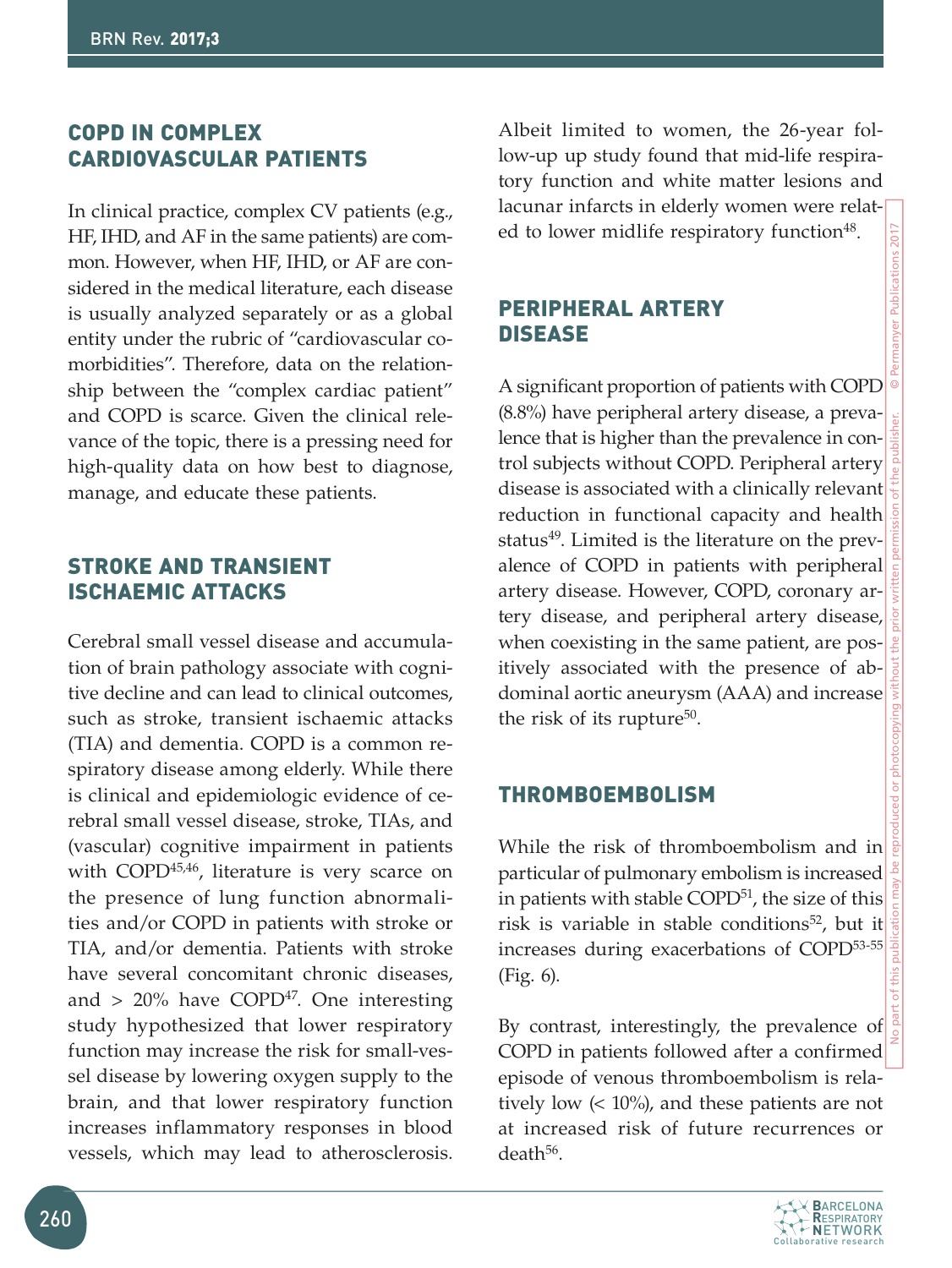

**Figure 6.** The prevalence of pulmonary embolism (PE) in chronic obstructive pulmonary disease (COPD) exacerbations across studies (*reproduced with permission of the ERS ©: Franssen F, Vanfleteren L*54).

# Chronic respiratory diseases

The prevalence and impact of airflow limitation and/or COPD has been extensively studied and reviewed in asthma and obstructive sleep disorders<sup>14,57,58</sup>, bronchiectasis<sup>59,60</sup>, lung cancer $14,61$ , interstitial lung diseases and pulmonary hypertension<sup>62,63</sup>, tuberculosis<sup>64</sup>, and human immunodeficiency virus (HIV)<sup>65</sup>, and will not be addressed in this review.

# Metabolic diseases

Metabolic syndrome is increased in overweight or obese COPD patients compared to matched control, and is associated with increased risk of morbidity and mortality with consequent increased risks linked to the concomitant chronic diseases linked to metabolic syndrome<sup>66-68</sup>. Even if little is known about the prevalence and impact of COPD in patients with the metabolic syndrome and/or obesity, because lung function is seldom measured in these patients, the observation that obese patients with mild COPD had more comorbid conditions suggesting that obesity and COPD may be a risk $69,70$ .

Indeed, there are potential mechanisms of interaction between COPD and the components of the metabolic syndrome, e.g., arterial

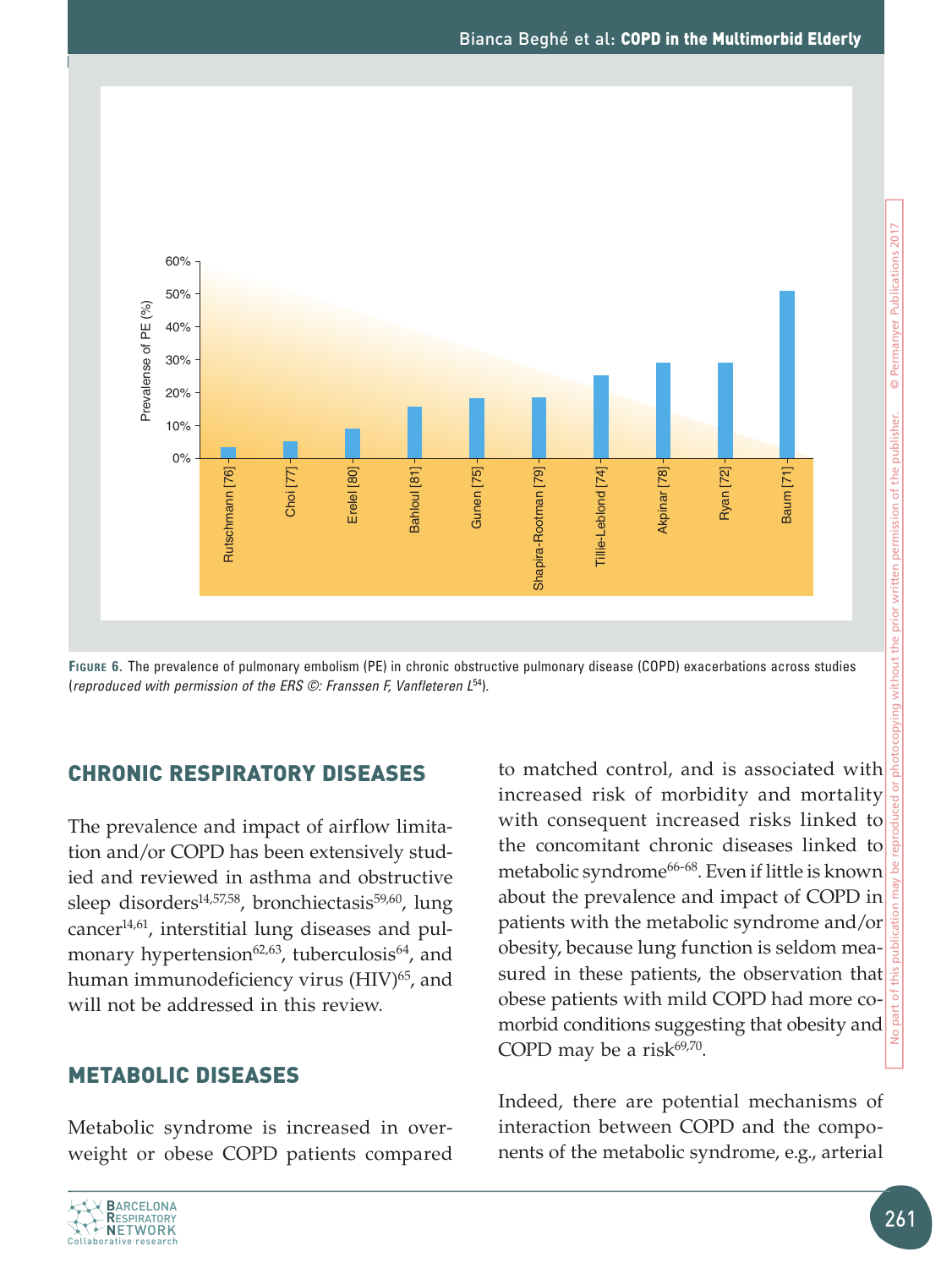hypertension<sup>71</sup>, diabetes<sup>72</sup>, hyperdyslipidemia<sup>73</sup>, and overweight/obesity. All this suggest that the coexistence of COPD and metabolic syndrome or some of its components may increase the severity of its clinical manifestations and future risks $71,72$ .

Low body mass index and reduced and abnormal diaphragmatic and skeletal mass that are associated with lower exercise capacity and higher mortality in patients with COPD may represent either a risk factor or a systemic effect of COPD20. The effects of nutritional interventions and/or rehabilitation may counteract this vicious circle<sup>74-76</sup>.

## Chronic neurological **DISORDERS**

Depression and anxiety have been extensively reported as clinical manifestations of chronic diseases77,78, but were never properly investigated mechanistically and more importantly, COPD has never been adequately investigated in patients affected by or treated because of anxiety and/or depression. Similarly, no proper studies have been conducted in the field of impact of COPD on chronic neurological degenerative disorders such as Alzheimer, Parkinson, and dementia, all potentially linked to smoking<sup>79</sup>, that represent a very important component of the multimorbid chronic elderly patient.

# Endocrine diseases

Patients with both type 1 and type 2 diabetes have reduced lung function independently from other risk factors and particularly smoking<sup>80</sup>. The relationship between type 2 diabetes and COPD is still unclear but common mechanisms may create vicious circles<sup>72</sup>.

While it is well known that osteoporosis is closely associated with COPD, and that osteoporosis and osteoporotic fractures are common in COPD patients, a recent retrospective study conducted in newly-diagnosed male osteoporotics found that COPD may actually represent the leading cause of secondary osteoporosis, more frequent than glucocorticoid use or hypogonadism, and osteoporosis-associated fractures may further deteriorate pulmonary function and thereby impair activities of daily life (ADL) of COPD patients<sup>81</sup>. Thus, the two diseases will form a vicious cycle that causes significant burdens on the patients. Osteoporosis in COPD patients and vice-versa are however largely underdiagnosed and undertreated $81$ .

Albeit both hypothyroidism $82$ , and hyperthyroidism<sup>83</sup> may be associated with exertional dyspnoea, and fatigue can be the presenting complaint, their relationship with COPD has not been investigated.

# Gastrointestinal diseases

The most frequently investigated gastrointestinal disease in patients with COPD has been gastroesophageal reflux, that has been shown in several studies to represent a significant risk factor for symptom severity and exacerbations84. By contrast, almost no study has been conducted looking at COPD in patients with gastroesophageal reflux.

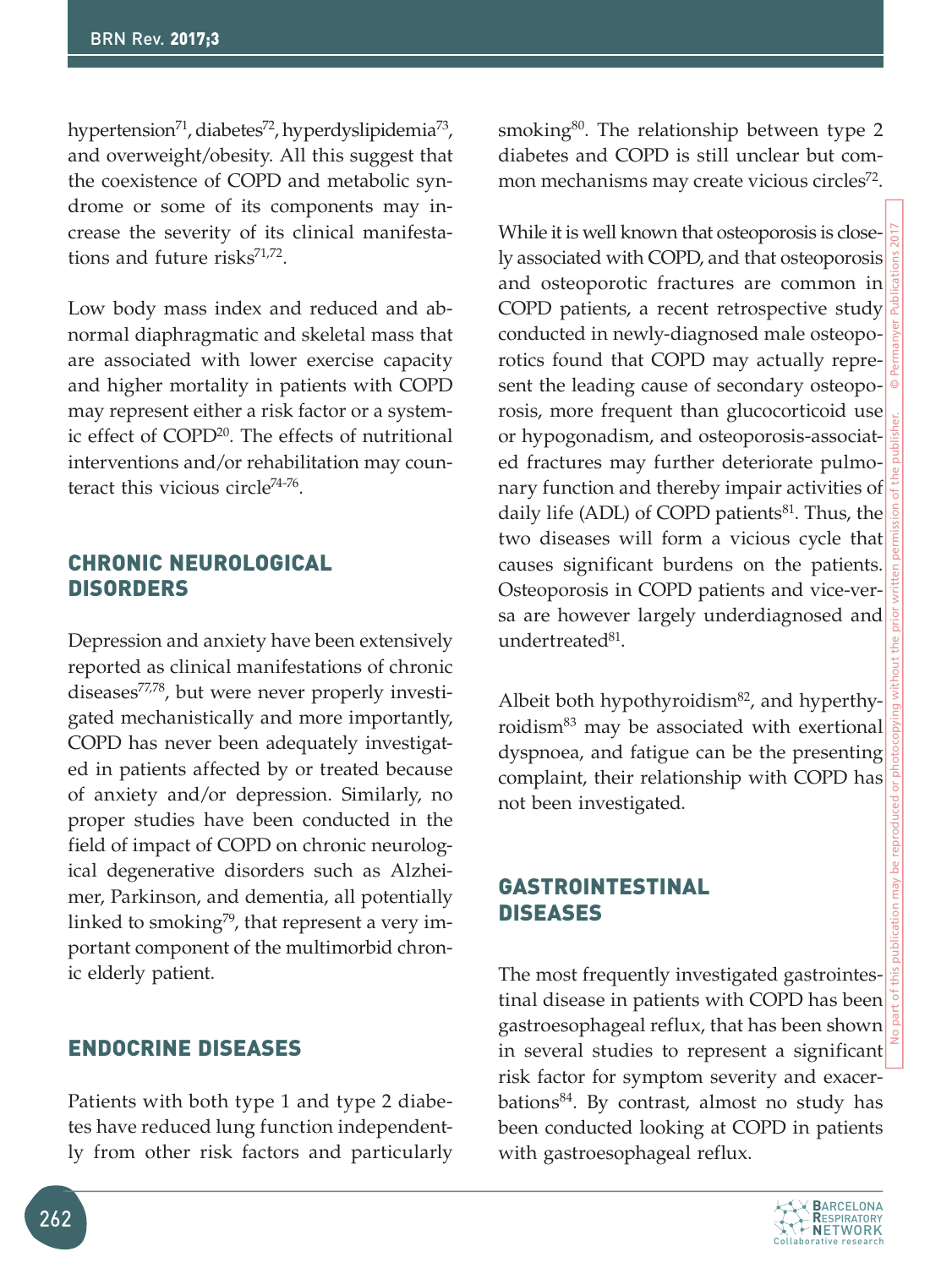Airway diseases are the most commonly described lung manifestations of inflammatory bowel disease (IBD). However, the similarities in disease pathogenesis and the sharing of important environmental risk factors and genetic susceptibility suggest that there is a complex interplay between IBD and airway diseases<sup>85</sup>.

Only very recently associations between COPD and some chronic liver diseases, in particular non-alcoholic fatty liver disease (NAFLD)<sup>86,87</sup>, and viral hepathitis have been reposted<sup>88</sup>.

# Chronic kidney diseases

The coexistence of chronic kidney disease and COPD has been recently reviewed $30$ . The pathophysiology of the two conditions had been previously extensively addressed in patients with respiratory failure<sup>89</sup>, whereas the effects of age and long-term smoking on renal and pulmonary function has not. One potential vicious circle between chronic kidney disease and COPD is cachexia and/or sarcopenia<sup>90</sup>.

# Miscellaneous

Other frequent chronic diseases that represent important component of chronic multi-morbidity in the elderly have been associated with COPD, even is the cause-effect relationship has not been established. Among these diseases it is worth mentioning psoriasis $91$  and rheumatoid arthritis<sup>92</sup>, possibly because in both smoking represents a major risk factor, and thus patients who develop these diseases earlier in life may be at increased risk of developing COPD later in life.

#### **CONCLUSIONS**

Multi-morbidity affects more than two thirds 2/3 of elderly subjects and includes both physical and mental health conditions, as anxiety and depression, that almost invariably reduce the quality of life of these patients.

The management of a patient with any of the chronic diseases that are part of multi-morbidity is not just the management of that single presenting index disease, but must include the active search and proper treatment of concomitant chronic diseases. The presence of concomitant chronic diseases should not alter the management of the index disease, and concomitant chronic disease should be treated according to single disease guidelines regardless of the presence of the index disease, obviously with careful consideration that this choice implies complex management, polypharmacy and potential adverse effects.

Ongoing multidisciplinary hospital and home base management programs suggest that a holistic integrated approach might improve quality of life and reduce admissions and duration of stay at the hospital, and possibly death in these multimorbid patients $93,94$ .

### Conflicts of interest

Dr. Leonardo Fabbri reports grants, personal fees and non-financial support from Boehringer Ingelheim, grants, personal fees and non-financial support from Chiesi Farmaceutici, grants, personal fees and non-financial support from GlaxoSmithKline, grants, personal fees and non-financial support from Merck Sharp & Dohme, grants, personal fees

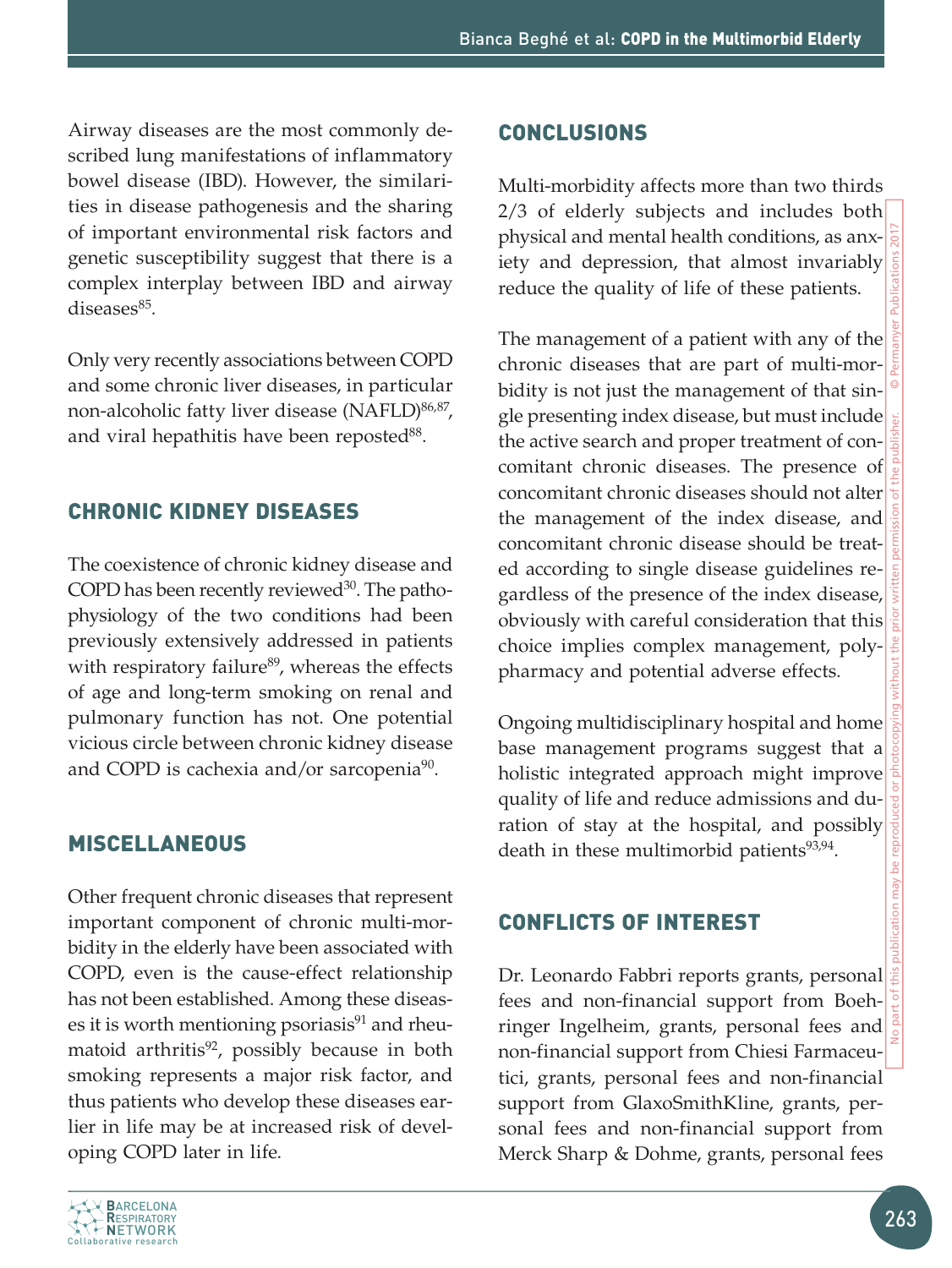and non-financial support from Takeda, grants, personal fees and non-financial support from AstraZeneca, grants, personal fees and non-financial support from Novartis, personal fees and non-financial support from Pearl Therapeutics, grants, personal fees and non-financial support from Menarini, personal fees and non-financial support from Mundipharma, personal fees from Kyorin, personal fees from Bayer, grants, personal fees and non-financial support from Laboratori Guidotti, personal fees and non-financial support from Boston Scientific, grants, personal fees and non-financial support from Almirall, personal fees from Zambon, grants from Pfizer, grants from Dompè, grants from Malesci, grants from Biofutura Italia, grants from Vree Health Italia, outside the submitted work. Dr Bianca Beghé and Dr. Enrico Clini have nothing to disclose.

## REFERENCES

- 1. World Health Organization (WHO). World Health Statistics 2016. http:/ www.who.int/gho/publicationsworld\_health\_statistics/en/.
- 2. Hunter DJ, Reddy KS. Noncommunicable diseases. N Engl J Med. 2013;369: 1336-43.
- 3. Mendenhall E, Kohrt BA, Norris SA, Ndetei D, Prabhakaran D. Non-communicable disease syndemics: poverty, depression, and diabetes among low-income populations. Lancet. 2017;389:951-63.
- 4. Villacampa-Fernandez P, Navarro-Pardo E, Tarin JJ, Cano A. Frailty and multimorbidity: Two related yet different concepts. Maturitas. 2017;95:31-5.
- 5. Multimorbidity: Assessment, Prioritisation and Management of Care for People with Commonly Occurring Multimorbidity, London, 2016.
- 6. Vanfleteren LW, Spruit MA, Franssen FM. Tailoring the approach to multimorbidity in adults with respiratory disease: the NICE guideline. Eur Respir J. 2017;49.
- 7. Rodriguez-Manas L, Feart C, Mann G et al. Searching for an operational definition of frailty: a Delphi method based consensus statement: the frailty operative definition-consensus conference project. J Gerontol A Biol Sci Med Sci. 2013;68:62-7.
- 8. Fried LP, Ferrucci L, Darer J, Williamson JD, Anderson G. Untangling the concepts of disability, frailty, and comorbidity: implications for improved targeting and care. J Gerontol A Biol Sci Med Sci. 2004;59:255-63.
- 9. Metzelthin SF, van Rossum E, de Witte LP et al. Effectiveness of interdisciplinary primary care approach to reduce disability in community dwelling frail older people: cluster randomised controlled trial. BMJ. 2013; 347:f5264.
- 10. Kok RM, Reynolds CF 3rd. Management of Depression in Older Adults: A Review. JAMA. 2017; 317:2114-22.
- 11. Barnett K, Mercer SW, Norbury M, Watt G, Wyke S, Guthrie B. Epidemiology of multimorbidity and implications for health care, research, and medical education: a cross-sectional study. Lancet. 2012; 380:37-43.
- 12. Brown JP, Martinez CH. Chronic obstructive pulmonary disease comorbidities. Curr Opin Pulm Med. 2016; 22:113-8.
- 13. Anzueto A, Miravitlles M. Pathophysiology of dyspnea in COPD. Postgrad Med. 2017;129:366-74.
- 14. Vogelmeier CF, Criner GJ, Martinez FJ et al. Global Strategy for the Diagnosis, Management, and Prevention of Chronic Obstructive Lung Disease 2017 Report: GOLD Executive Summary. Eur Respir J. 2017;49.
- 15. Ponikowski P, Voors AA, Anker SD et al. 2016 ESC Guidelines for the diagnosis and treatment of acute and chronic heart failure: The Task Force for the diagnosis and treatment of acute and chronic heart failure of the European Society of Cardiology (ESC). Developed with the special contribution of the Heart Failure Association (HFA) of the ESC. Eur J Heart Fail. 2016;18:891-975.
- 16. Mahler D, O'Donnel D. Dyspnea: mechanisms, Measurement, and Management. 3rd ed.. CRC Press, Taylor and Francis Group, Boca Raton Florida; 2014.
- 17. Miner B, Tinetti ME, Van Ness PH et al. Dyspnea in Community-Dwelling Older Persons: A Multifactorial Geriatric Health Condition. J Am Geriatr Soc. 2016:64:2042-50.
- 18. Beghe B, Verduri A, Roca M, Fabbri LM. Exacerbation of respiratory symptoms in COPD patients may not be exacerbations of COPD. Eur Respir J. 2013;41:993-5.
- 19. Rabe KF, Hurd S, Anzueto A et al. Global strategy for the diagnosis, management, and prevention of chronic obstructive pulmonary disease: GOLD executive summary. Am J Respir Crit Care Med. 2007;176:532-55.
- 20. Agusti AG. Systemic effects of chronic obstructive pulmonary disease. Proc Am Thorac Soc. 2005;2:367-70; discussion 371-2.
- 21. Barnes PJ, Celli BR. Systemic manifestations and comorbidities of COPD. Eur Respir J. 2009;33:1165-85.
- 22. Fabbri LM, Rabe KF. From COPD to chronic systemic inflammatory syndrome? Lancet. 2007; 370:797-9.
- 23. Fabbri LM, Luppi F, Beghe B, Rabe KF. Complex chronic comorbidities of COPD. Eur Respir J. 2008;31:204-12.
- 24. Beaglehole R, Horton R. Chronic diseases of adults--a call for papers. Lancet. 2005;365:1913-4.
- 25. Malerba M, Nardin M, Radaeli A, Montuschi P, Carpagnano GE, Clini E. The potential role of endothelial dysfunction and platelet activation in the development of thrombotic risk in COPD patients. Expert Rev Hematol. 2017;1-12.
- 26. Polverino F, Laucho-Contreras ME, Petersen H et al. A Pilot Study Linking Endothelial Injury in Lungs and Kidneys in Chronic Obstructive Pulmonary Disease. Am J Respir Crit Care Med. 2017;195:1464-76.
- 27. Zoccali C, Vanholder R, Massy ZA et al. The systemic nature of CKD. Nat Rev Nephrol. 2017;13:344-58.
- 28. Rodriguez-Roisin R, Rabe KF, Vestbo J, Vogelmeier C, Agusti A. Global Initiative for Chronic Obstructive Lung Disease (GOLD) 20th Anniversary: a brief history of time. Eur Respir J. 2017; 50.
- 29. Chen W, Thomas J, Sadatsafavi M, FitzGerald JM. Risk of cardiovascular comorbidity in patients with chronic obstructive pulmonary disease: a systematic review and meta-analysis. Lancet Respir Med. 2015;3:631-9.
- 30. Corsonello A, Aucella F, Pedone C, Antonelli-Incalzi R. Chronic kidney disease: A likely underestimated component of multimorbidity in older patients with chronic obstructive pulmonary disease. Geriatr Gerontol Int 2017.
- 31. Mapel D. Renal and hepatobiliary dysfunction in chronic obstructive pulmonary disease. Curr Opin Pulm Med. 2014;20:186-93.
- 32. Negewo NA, McDonald VM, Gibson PG. Comorbidity in chronic obstructive pulmonary disease. Respir Investig. 2015;53:249-58.
- 33. Roversi S, Fabbri LM, Sin DD, Hawkins NM, Agusti A. Chronic Obstructive Pulmonary Disease and Cardiac Diseases. An Urgent Need for Integrated Care. Am J Respir Crit Care Med. 2016;194:1319-36.

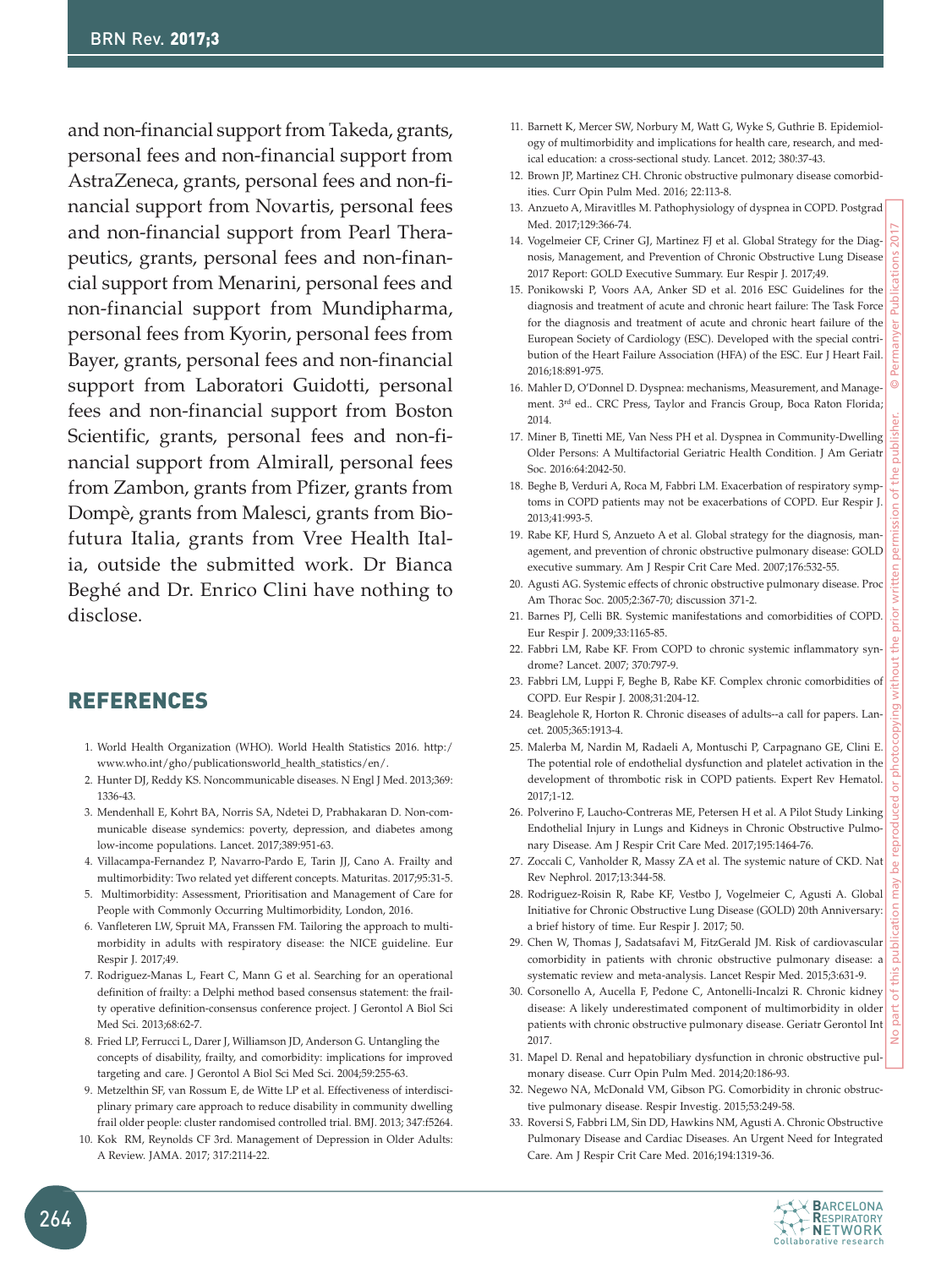- 34. Vanfleteren L, Spruit MA, Wouters EFM, Franssen FME. Management of chronic obstructive pulmonary disease beyond the lungs. Lancet Respir Med. 2016;4:911-24.
- 35. Rutten FH, Cramer MJ, Grobbee DE et al. Unrecognized heart failure in elderly patients with stable chronic obstructive pulmonary disease. Eur Heart J. 2005; 26:1887-94.
- 36. Labonte LE, Tan WCC, Li PZ et al. Undiagnosed Chronic Obstructive Pulmonary Disease Contributes to the Burden of Health Care Use. Data from the CanCOLD Study. Am J Respir Crit Care Med. 2016;194:285-98.
- 37. Triest FJ, Franssen FM, Spruit MA, Groenen MT, Wouters EF, Vanfleteren LE. Poor agreement between chart-based and objectively identified comorbidities of COPD. Eur Respir J. 2015;46:1492-5.
- 38. Vanfleteren LE, Spruit MA, Groenen M et al. Clusters of comorbidities based on validated objective measurements and systemic inflammation in patients with chronic obstructive pulmonary disease. Am J Respir Crit Care Med. 2013;187:728-35.
- 39. Jaiswal A, Chichra A, Nguyen VQ, Gadiraju TV, Le Jemtel TH. Challenges in the Management of Patients with Chronic Obstructive Pulmonary Disease and Heart Failure With Reduced Ejection Fraction. Curr Heart Fail Rep. 2016;3:30-6.
- 40. Kwon BJ, Kim DB, Jang SW et al. Prognosis of heart failure patients with reduced and preserved ejection fraction and coexistent chronic obstructive pulmonary disease. Eur J Heart Fail. 2010;12:1339-44.
- 41. Alfredsson J, Alexander KP. Multiple Chronic Conditions in Older Adults with Acute Coronary Syndromes. Clin Geriatr Med. 2016;32:291-303.
- 42. Franssen FM, Soriano JB, Roche N et al. Lung Function Abnormalities in Smokers with Ischemic Heart Disease. Am J Respir Crit Care Med. 2016; 194:568-76.
- 43. Almagro P, De la Sierra A, Acosta E et al. Spirometrically confirmed COPD worsens long-term prognosis after percutaneous coronary intervention. Am J Respir Crit Care Med. 2017 (in press).
- 44. Proietti M, Laroche C, Drozd M et al. Impact of chronic obstructive pulmonary disease on prognosis in atrial fibrillation: A report from the EURObservational Research Programme Pilot Survey on Atrial Fibrillation (EORP-AF) General Registry. Am Heart J. 2016;181:83-91.
- 45. Austin V, Crack PJ, Bozinovski S, Miller AA, Vlahos R. COPD and stroke: are systemic inflammation and oxidative stress the missing links? Clin Sci (Lond). 2016; 130: 1039-50.
- 46. Lahousse L, Tiemeier H, Ikram MA, Brusselle GG. Chronic obstructive pulmonary disease and cerebrovascular disease: A comprehensive review. Respir Med. 2015;109:1371-80.
- 47. Gruneir A, Griffith LE, Fisher K et al. Increasing comorbidity and health services utilization in older adults with prior stroke. Neurology. 2016:87: 2091-8.
- 48. Guo X, Pantoni L, Simoni M et al. Midlife respiratory function related to white matter lesions and lacunar infarcts in late life: the Prospective Population Study of Women in Gothenburg, Sweden. Stroke. 2006;37:1658-62.
- 49. Houben-Wilke S, Jorres RA, Bals R et al. Peripheral Artery Disease and Its Clinical Relevance in Patients with Chronic Obstructive Pulmonary Disease in the COPD and Systemic Consequences-Comorbidities Network Study. Am J Respir Crit Care Med. 2017;195: 189-97.
- 50. Takagi H, Umemoto T. Association of chronic obstructive pulmonary, coronary artery, or peripheral artery disease with abdominal aortic aneurysm rupture. Int Angiol. 2017;36: 322-31.
- 51. Kubota Y, London SJ, Cushman M et al. Lung function, respiratory symptoms and venous thromboembolism risk: the Atherosclerosis Risk in Communities Study. J Thromb Haemost. 2016;14:2394-2401.
- 52. Borvik T, Braekkan SK, Enga K et al. COPD and risk of venous thromboembolism and mortality in a general population. Eur Respir J. 2016;47: 473-81.
- 53. Aleva FE, Voets L, Simons SO, de Mast Q, van der Ven A, Heijdra YF. Prevalence and Localization of Pulmonary Embolism in Unexplained Acute Exacerbations of COPD: A Systematic Review and Meta-analysis. Chest. 2017;151:544-54.
- 54. Franssen F, Vanfleteren L. Differential diagnosis and impact of cardiovascular comorbidities and pulmonary embolism during COPD exacerbations. In: Burgel P, Contoli M, López-Campos J, eds. Acute Exacerbations of Pulmonary Diseases (ERS Monograph 77), 2017.
- 55. Rizkallah J, Man SFP, Sin DD. Prevalence of pulmonary embolism in acute exacerbations of COPD: a systematic review and metaanalysis. Chest. 2009; 135: 786-93.
- 56. Le Mao R, Tromeur C, Bazire A et al. Risk of recurrent venous thromboembolism in COPD patients: results from a prospective cohort study. Eur Respir J. 2017;50.
- 57. Owens RL, Macrea MM, Teodorescu M. The overlaps of asthma or COPD with OSA: A focused review. Respirology. 2017;22:1073-83.
- 58. Postma DS, Rabe KF. The Asthma-COPD Overlap Syndrome. N Engl J Med. 2015; 373:1241-9.
- 59. Du Q, Jin J, Liu X, Sun Y. Bronchiectasis as a Comorbidity of Chronic Obstructive Pulmonary Disease: A Systematic Review and Meta-Analysis. PLoS One. 2016;11: e0150532.
- 60. Gao YH, Guan WJ, Liu SX, et al. Aetiology of bronchiectasis in adults: A systematic literature review. Respirology. 2016;21:1376-83.
- 61. Mouronte-Roibas C, Leiro-Fernandez V, Fernandez-Villar A, Botana-Rial M, Ramos-Hernandez C, Ruano-Ravina A. COPD, emphysema and the onset of lung cancer. A systematic review. Cancer Lett. 2016;82:240-4.
- 62. Harari S, Elia D, Humbert M. Pulmonary hypertension in parenchymal lung diseases: any future for new therapies? Chest. 2017. DOI: 10.1016/j. chest.2017.06.008.
- 63. Margaritopoulos GA, Antoniou KM, Wells AU. Comorbidities in interstitial lung diseases. Eur Respir Rev. 2017;26.
- 64. Sarkar M, Srinivasa, Madabhavi I, Kumar K. Tuberculosis associated chronic obstructive pulmonary disease. Clin Respir J. 2017;11:285-95.
- 65. Drummond MB, Kunisaki KM, Huang L. Obstructive Lung Diseases in HIV: A Clinical Review and Identification of Key Future Research Needs. Semin Respir Crit Care Med. 2016; 37:277-88.
- 66. Breyer MK, Spruit MA, Hanson CK et al. Prevalence of metabolic syndrome in COPD patients and its consequences. PLoS One. 2014;9:e98013.
- 67. Cebron Lipovec N, Beijers RJ, van den Borst B, Doehner W, Lainscak, Schols AM. The Prevalence of Metabolic Syndrome In Chronic Obstructive Pulmonary Disease: A Systematic Review. COPD. 2016;13:399-406.
- 68. Watz H, Waschki B, Kirsten A et al. The metabolic syndrome in patients with chronic bronchitis and COPD: frequency and associated consequences for systemic inflammation and physical inactivity. Chest. 2009; 136:1039-46.
- 69. Hanson C, LeVan T. Obesity and chronic obstructive pulmonary disease: recent knowledge and future directions. Curr Opin Pulm Med. 2017;23:149-53.
- 70. Park JH, Lee JK, Heo EY, Kim DK, Chung HS. The effect of obesity on patients with mild chronic obstructive pulmonary disease: results from KNHANES 2010 to 2012. Int J Chron Obstruct Pulmon Dis. 2017;12:757-63.
- 71. Kim SH, Park JH, Lee JK, Heo EY, Kim DK, Chung HS. Chronic obstructive pulmonary disease is independently associated with hypertension in men: A survey design analysis using nationwide survey data. Medicine (Baltimore). 2017;96:e6826.
- 72. Cazzola M, Rogliani P, Calzetta L, Lauro D, Page C, Matera MG. Targeting Mechanisms Linking COPD to Type 2 Diabetes Mellitus. Trends Pharmacol Sci. 2017.
- 73. Kupeli E, Ulubay G, Ulasli SS, Sahin T, Erayman Z, Gursoy A. Metabolic syndrome is associated with increased risk of acute exacerbation of COPD: a preliminary study. Endocrine. 2010; 38:76-82.
- 74. Cebron Lipovec N, Schols AM, van den Borst B et al. Sarcopenia in Advanced COPD Affects Cardiometabolic Risk Reduction by Short-Term High-intensity Pulmonary Rehabilitation. J Am Med Dir Assoc. 2016;17:814-20.
- 75. Ferreira IM, Brooks D, White J, Goldstein R. Nutritional supplementation for stable chronic obstructive pulmonary disease. Cochrane Database Syst Rev. 2012;12: CD000998.
- 76. Gunay E, Kaymaz D, Selcuk NT, Ergun P, Sengul F, Demir N. Effect of nutritional status in individuals with chronic obstructive pulmonary disease undergoing pulmonary rehabilitation. Respirology. 2013;18:1217-22.